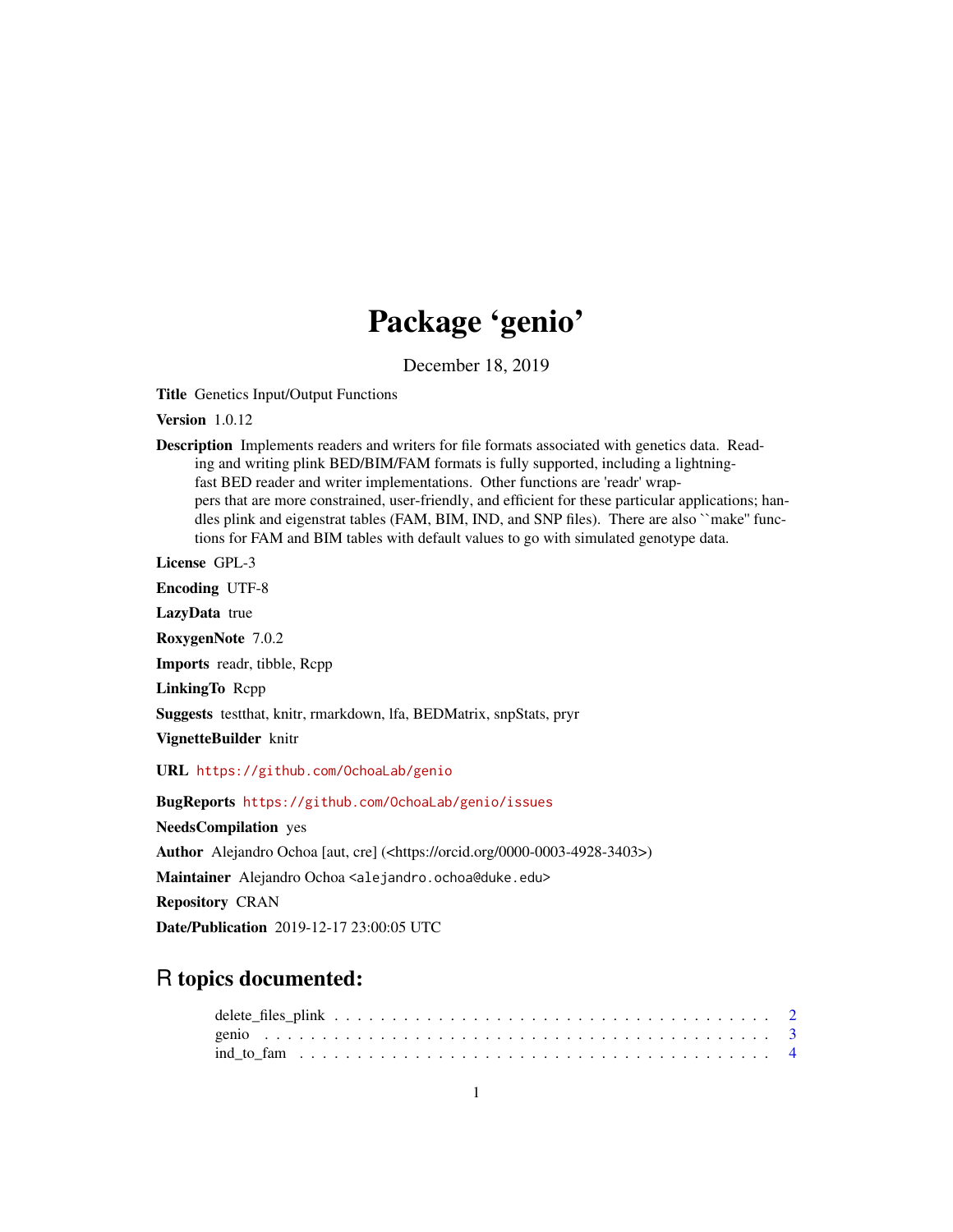<span id="page-1-0"></span>

| Index | 26 |
|-------|----|

delete\_files\_plink *Delete all plink binary files*

### Description

This function deletes each of the plink binary files (BED/BIM/FAM extensions) given the shared base file path, warning with an informative message if any of the files did not exist.

#### Usage

```
delete_files_plink(file)
```
#### Arguments

file The shared file path (excluding BED/BIM/FAM extensions).

#### Value

Nothing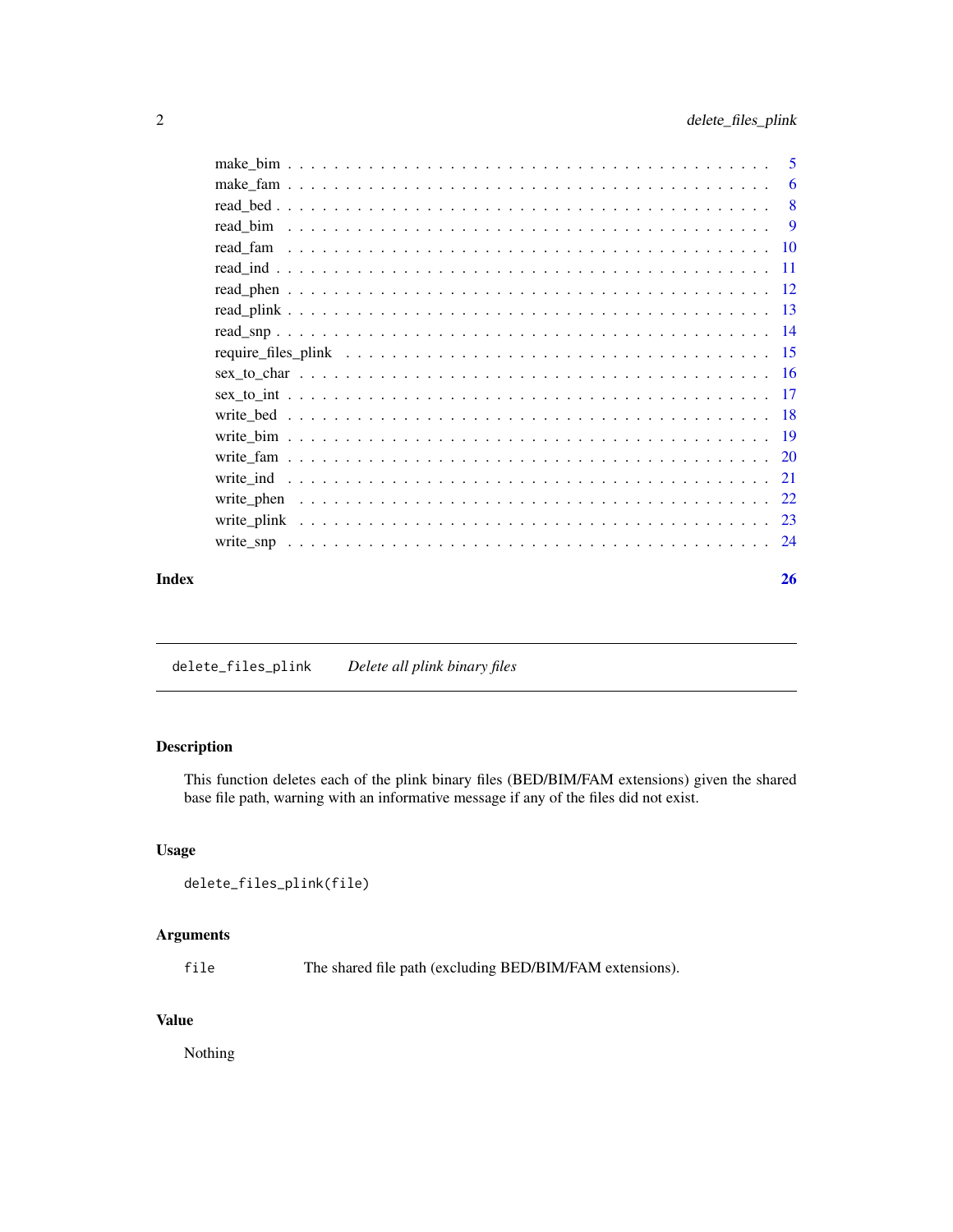#### <span id="page-2-0"></span>genio 33 anni 2008. Il suoi suomen valtaminen suomen valtaminen valtaminen valtaminen valtaminen valtaminen va

#### Examples

```
# create dummy BED/BIM/FAM files
file <- tempfile('delete-me-test') # no extension
# add each extension and create empty files
file.create( paste0(file, '.bed') )
file.create( paste0(file, '.bim') )
file.create( paste0(file, '.fam') )
# delete the BED/BIM/FAM files we just created
delete_files_plink(file)
```
genio *genio (GENetics I/O): A package for reading and writing genetics data*

#### Description

This package fully supports reading and writing plink BED/BIM/FAM files, as illustrated below. These functions make it easy to create dummy annotation tables to go with simulated genotype data too. Lastly, there is functionality to read and write Eigenstrat tables.

#### Author(s)

Maintainer: Alejandro Ochoa <alejandro.ochoa@duke.edu> [\(ORCID\)](https://orcid.org/0000-0003-4928-3403)

#### See Also

Useful links:

- <https://github.com/OchoaLab/genio>
- Report bugs at <https://github.com/OchoaLab/genio/issues>

#### Examples

```
# read existing BED/BIM/FAM files
```

```
# first get path to BED file
file <- system.file("extdata", 'sample.bed', package = "genio", mustWork = TRUE)
# read genotypes and annotation tables
plink_data <- read_plink(file)
# genotypes
X <- plink_data$X
# locus annotations
bim <- plink_data$bim
# individual annotations
fam <- plink_data$fam
```
# the same works without .bed extension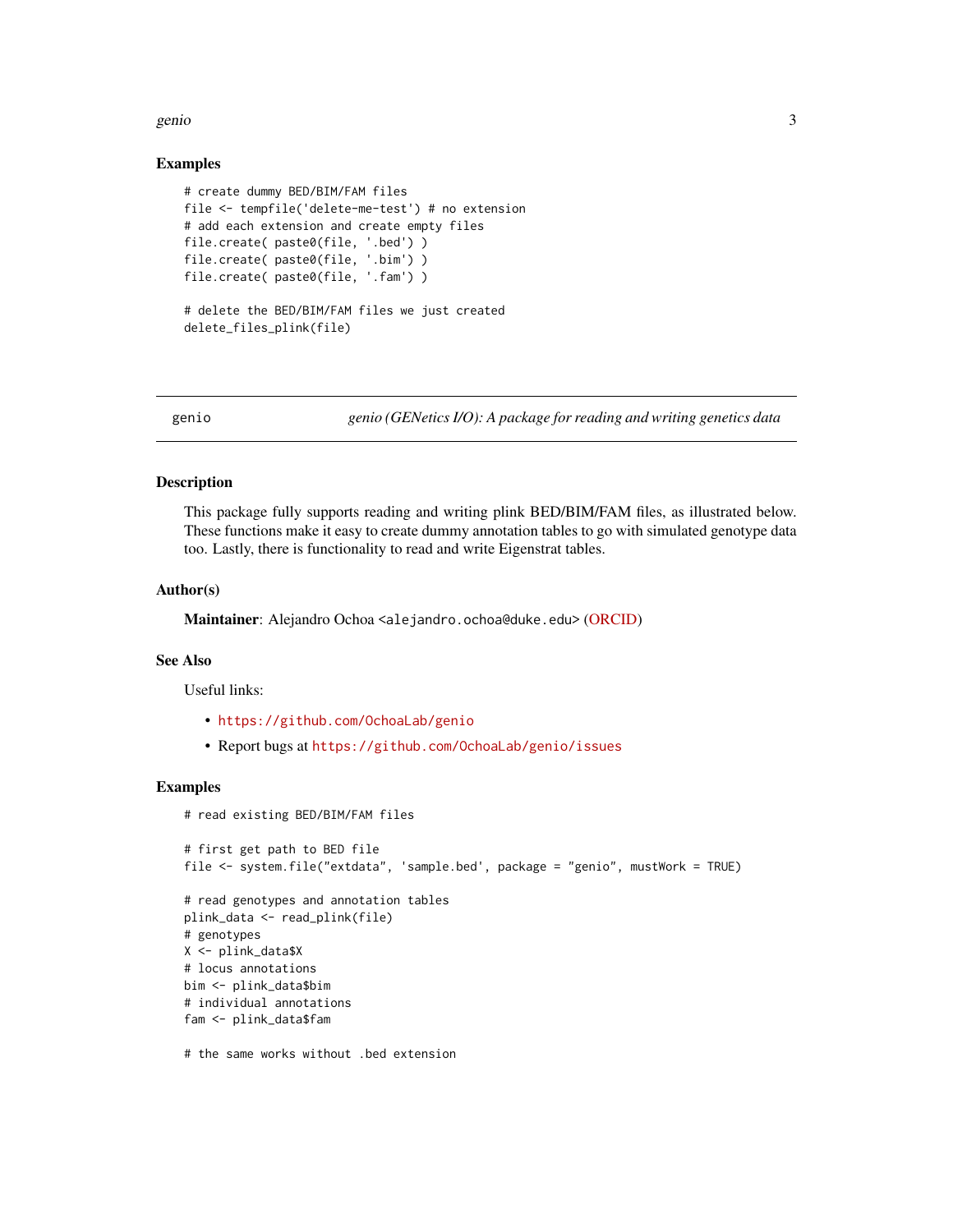```
file <- sub('\\.bed$', '', file) # remove extension
# it works!
plink_data <- read_plink(file)
# write data into new BED/BIM/FAM files
file_out <- tempfile('delete-me-example')
write_plink(file_out, X, bim, fam)
# delete example files when done
delete_files_plink(file_out)
# other functions not shown here allow reading and writing individual files,
# creating dummy tables to go with simulated genotypes,
# requiring the existence of these files,
# and reading and writing of Eigenstrat tables too.
```
ind\_to\_fam *Convert an eigenstrat IND tibble into a plink FAM tibble*

#### Description

This function takes an existing IND tibble and creates a FAM tibble with the same information and dummy values for missing data. In particular, the output FAM tibble will contain these columns with these contents:

fam: IND label

id: IND id

pat: 0 (missing paternal ID)

mat: 0 (missing maternal ID)

sex: IND sex converted to plink integer codes via [sex\\_to\\_int](#page-16-1)

peno: 0 (missing phenotype)

As IND tibbles only contain the three columns listed above, there is no loss of information.

#### Usage

ind\_to\_fam(ind)

#### Arguments

ind The input eigenstrat IND tibble to convert.

#### Value

A plink FAM tibble.

<span id="page-3-0"></span>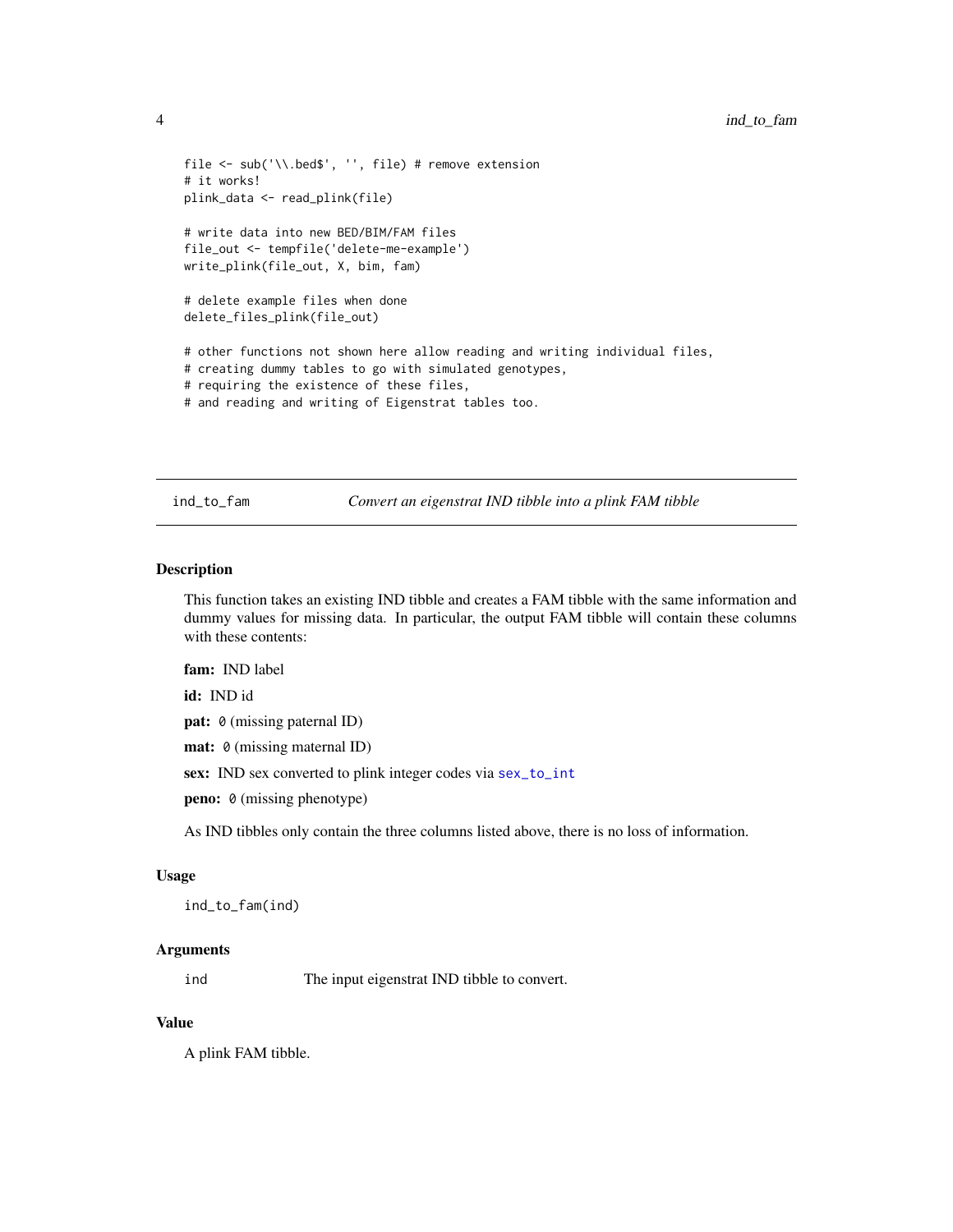<span id="page-4-0"></span>make\_bim 5

#### See Also

#### [sex\\_to\\_int](#page-16-1)

Eigenstrat IND format reference: <https://github.com/DReichLab/EIG/tree/master/CONVERTF> Plink FAM format reference: <https://www.cog-genomics.org/plink/1.9/formats#fam>

#### Examples

```
# create a sample IND tibble
library(tibble)
ind <- tibble(
  id = 1:3,sex = c('U', 'M', 'F'),label = c(1, 1, 2)\lambda# convert to FAM
fam <- ind_to_fam(ind)
# inspect:
fam
```
<span id="page-4-1"></span>

make\_bim *Create a plink BIM tibble*

#### Description

This function simplifies the creation of plink BIM-formatted tibbles, which autocompletes missing information if a partial tibble is provided, or generates a completely made up tibble if the number of individuals is provided. The default values are most useful for simulated genotypes, where IDs can be made up but must be unique, and there are no chromosomes, positions, or particular reference or alternative alleles.

#### Usage

make\_bim(tib, n = NA)

#### Arguments

| tib | The input tibble (optional). Missing columns will be autocompleted with rea-<br>sonable values that are accepted by plink and other external software. |
|-----|--------------------------------------------------------------------------------------------------------------------------------------------------------|
| n   | The desired number of loci (rows). Required if tib is missing; otherwise it is<br><i>ignored.</i>                                                      |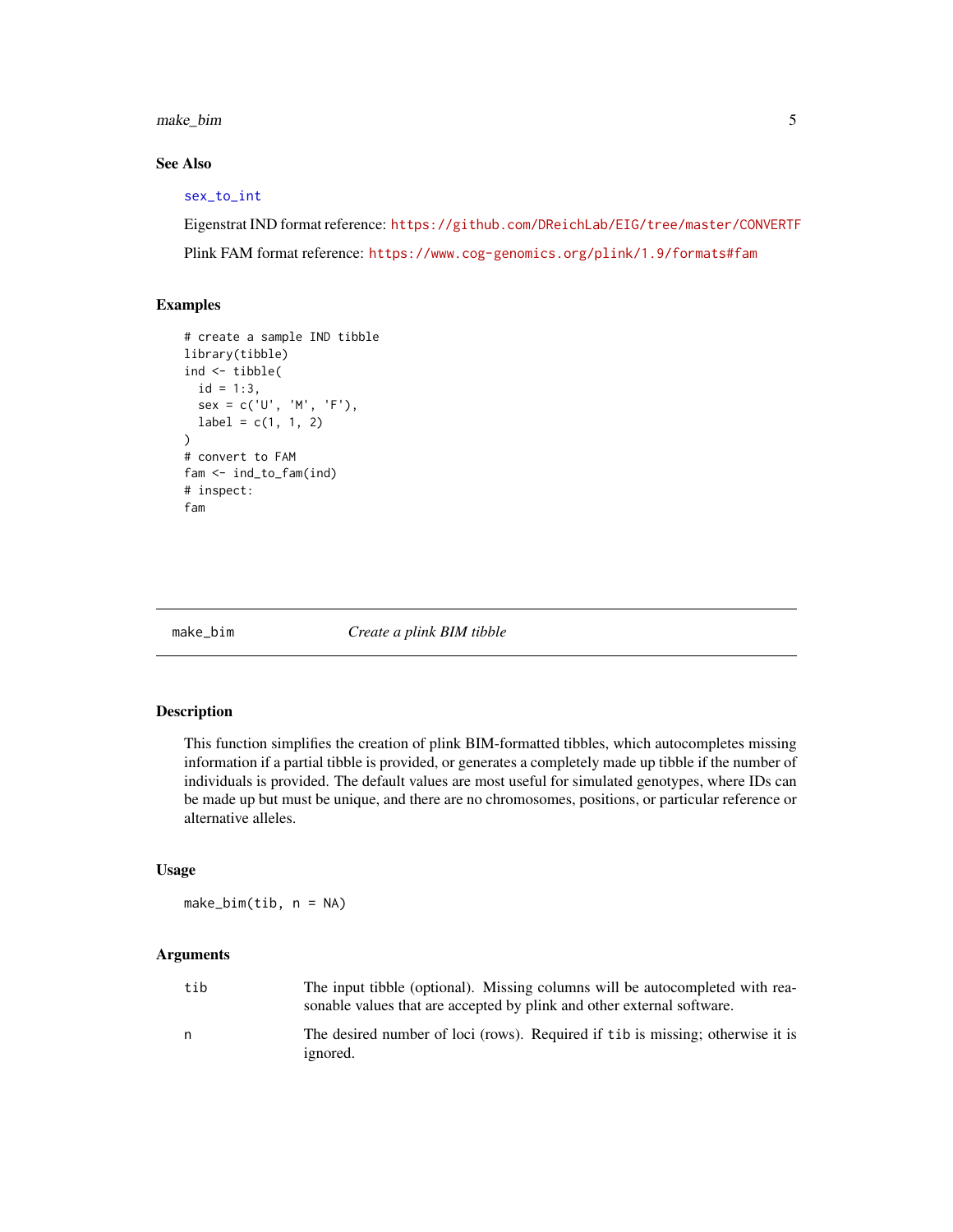#### Details

Autocompleted column values:

chr: 1 (all data is on a single chromosome)

id: 1:n posg: 0 (missing) pos: 1:n ref: 1 alt: 2

Note that  $n$  is either given directly or obtained from the input tibble.

#### Value

The input tibble with autocompleted columns and columns in default order, or the made up tibble if only the number of individuals was provided. The output begins with the standard columns in standard order: chr, id, posg, pos, ref, alt. Additional columns in the input tibble are preserved but placed after the standard columns.

#### See Also

Plink BIM format reference: <https://www.cog-genomics.org/plink/1.9/formats#bim>

#### Examples

```
# create a synthetic tibble for 10 loci
# (most common use case)
bim \leq make_bim(n = 10)
# manually create a partial tibble with only chromosomes defined
library(tibble)
bim \le tibble(chr = 0:2)
# autocomplete the rest of the columns
bim <- make_bim(bim)
```
<span id="page-5-1"></span>make\_fam *Create a plink FAM tibble*

#### Description

This function simplifies the creation of plink FAM-formatted tibbles, which autocompletes missing information if a partial tibble is provided, or generates a completely made up tibble if the number of individuals is provided. The default values are most useful for simulated genotypes, where IDs can be made up but must be unique, and there are no parents, families, gender, or phenotype.

<span id="page-5-0"></span>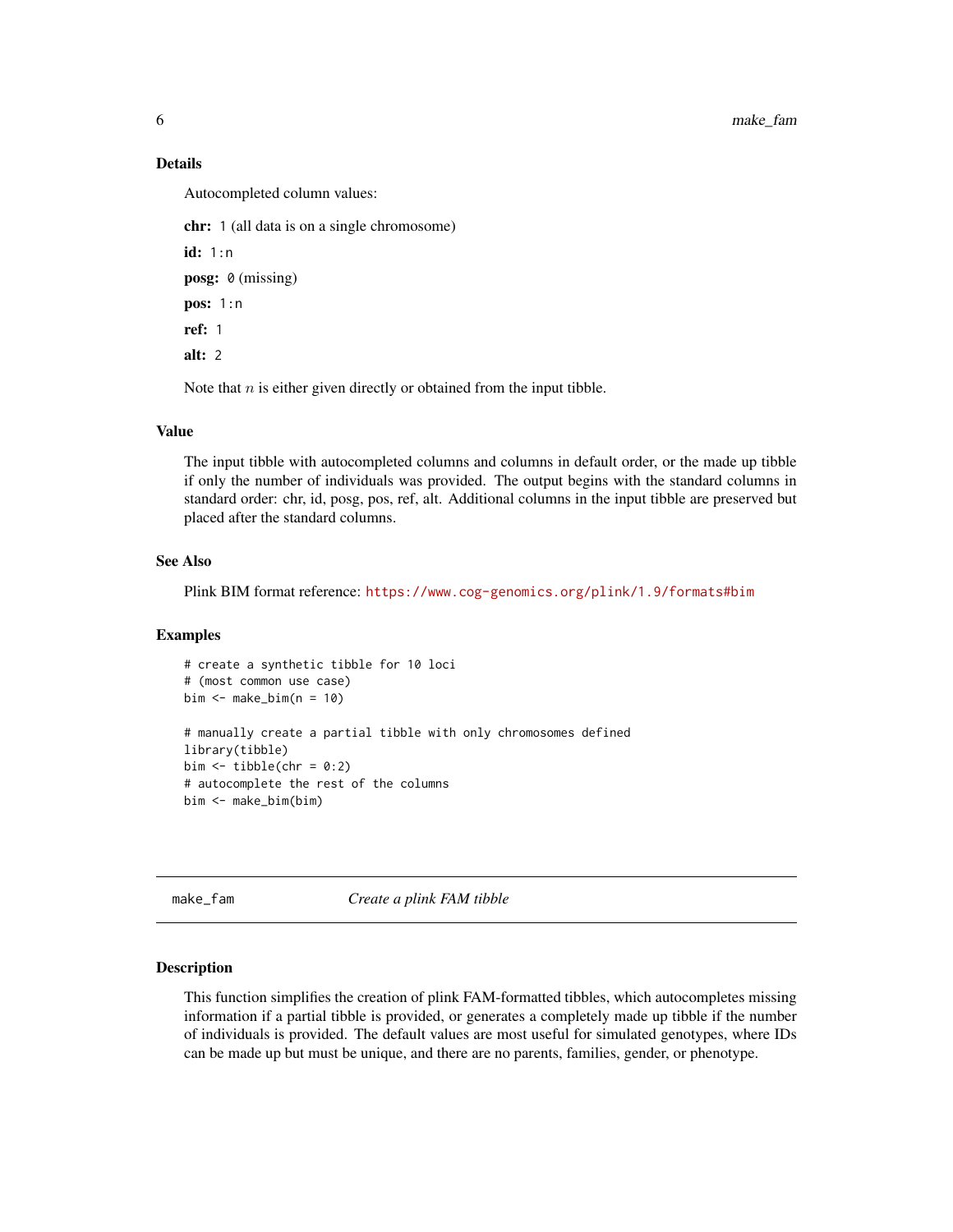#### make\_fam 7

#### Usage

make\_fam(tib, n = NA)

#### **Arguments**

| tib | The input tibble (optional). Missing columns will be autocompleted with rea-<br>sonable values that are accepted by plink and other external software. |
|-----|--------------------------------------------------------------------------------------------------------------------------------------------------------|
| n   | The desired number of individuals (rows). Required if tib is missing; otherwise<br>it is ignored.                                                      |

#### Details

Autocompleted column values:

fam: 1:n id: 1:n pat: 0 (missing) mat: 0 (missing) sex: 0 (missing) pheno: 0 (missing)

Note that  $n$  is either given directly or obtained from the input tibble.

#### Value

The input tibble with autocompleted columns and columns in default order, or the made up tibble if only the number of individuals was provided. The output begins with the standard columns in standard order: fam, id, pat, mat, sex, pheno. Additional columns in the input tibble are preserved but placed after the standard columns.

#### See Also

Plink FAM format reference: <https://www.cog-genomics.org/plink/1.9/formats#fam>

#### Examples

```
# create a synthetic tibble for 10 individuals
# (most common use case)
fam <- make_fam(n = 10)# manually create a partial tibble with only phenotypes defined
library(tibble)
fam \le tibble(pheno = 0:2)
# autocomplete the rest of the columns
fam <- make_fam(fam)
```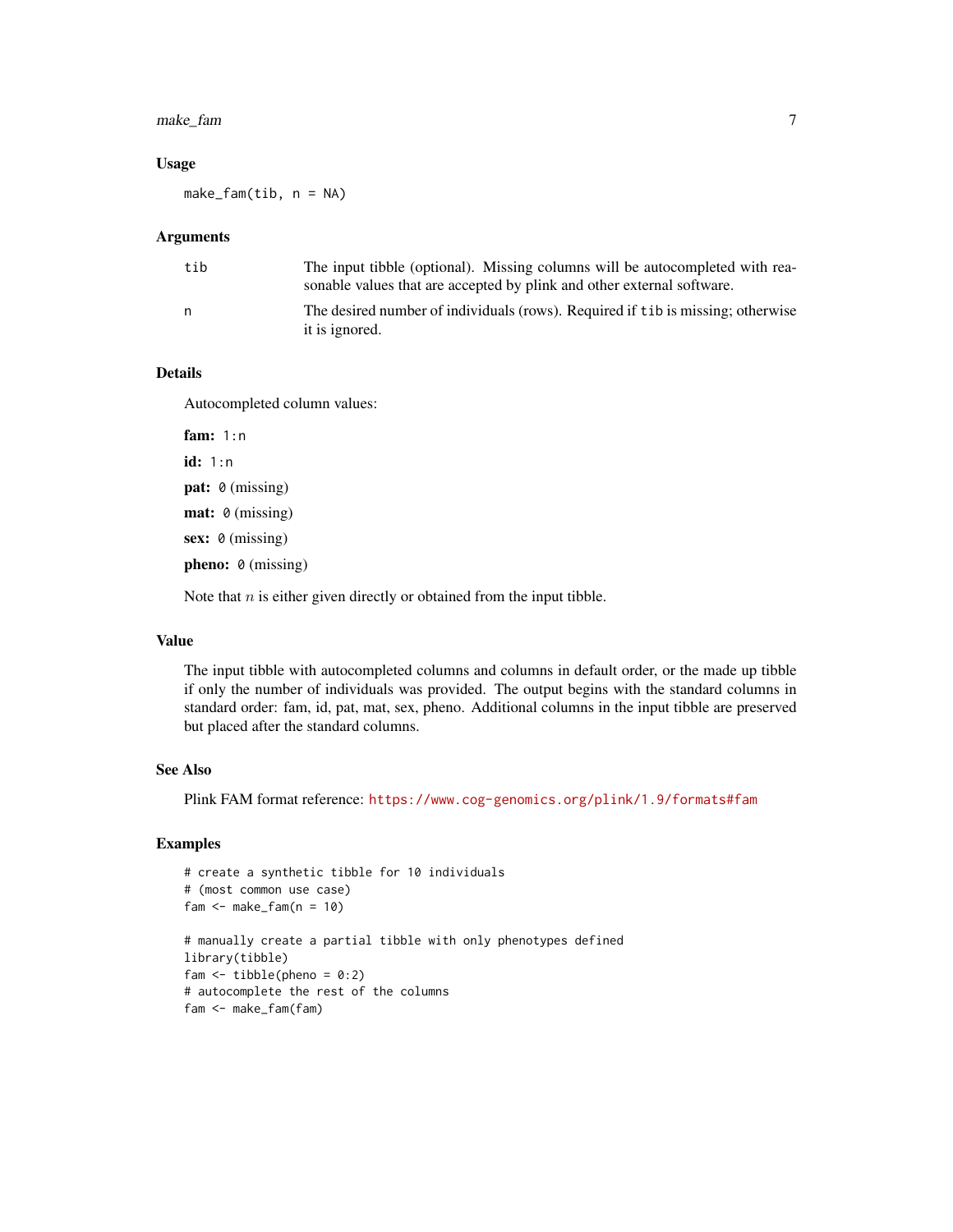#### Description

This function reads genotypes encoded in a plink-formatted BED (binary) file, returning them in a standard R matrix containing genotypes (values in  $c(0,1,2,N)$ ). Each genotype per locus (m loci) and individual (n total) counts the number of alternative alleles or NA for missing data. No \*.fam or \*.bim files are read by this basic function. Since BED does not encode the data dimensions internally, these values must be provided by the user.

#### Usage

```
read_bed(
  file,
  names_loci = NULL,
 names_ind = NULL,
 m\_loci = NA,
 n\_ind = NA,
  verbose = TRUE
)
```
#### Arguments

| file         | Input file path. *.bed extension may be omitted (will be added automatically if<br>it is missing).                                                                                                                             |
|--------------|--------------------------------------------------------------------------------------------------------------------------------------------------------------------------------------------------------------------------------|
| names_loci   | Vector of loci names, to become the row names of the genotype matrix. If<br>provided, its length sets m_loci below. If NULL, the returned genotype matrix<br>will not have row names, and m_loci must be provided.             |
| $names\_ind$ | Vector of individual names, to become the column names of the genotype ma-<br>trix. If provided, its length sets n_ind below. If NULL, the returned genotype<br>matrix will not have column names, and n_ind must be provided. |
| m_loci       | Number of loci in the input genotype table. Required if names_loci = NULL,<br>as its value is not inferrable from the BED file itself. Ignored if names_loci is<br>provided.                                                   |
| $n$ _ind     | Number of individuals in the input genotype table. Required if names_ind =<br>NULL, as its value is not inferrable from the BED file itself. Ignored if names_ind<br>is provided.                                              |
| verbose      | If TRUE (default) function reports the path of the file being read (after autocom-<br>pleting the extension).                                                                                                                  |

#### Details

The code enforces several checks to validate data given the requested dimensions. Errors are thrown if file terminates too early or does not terminate after genotype matrix is filled. In addition, as each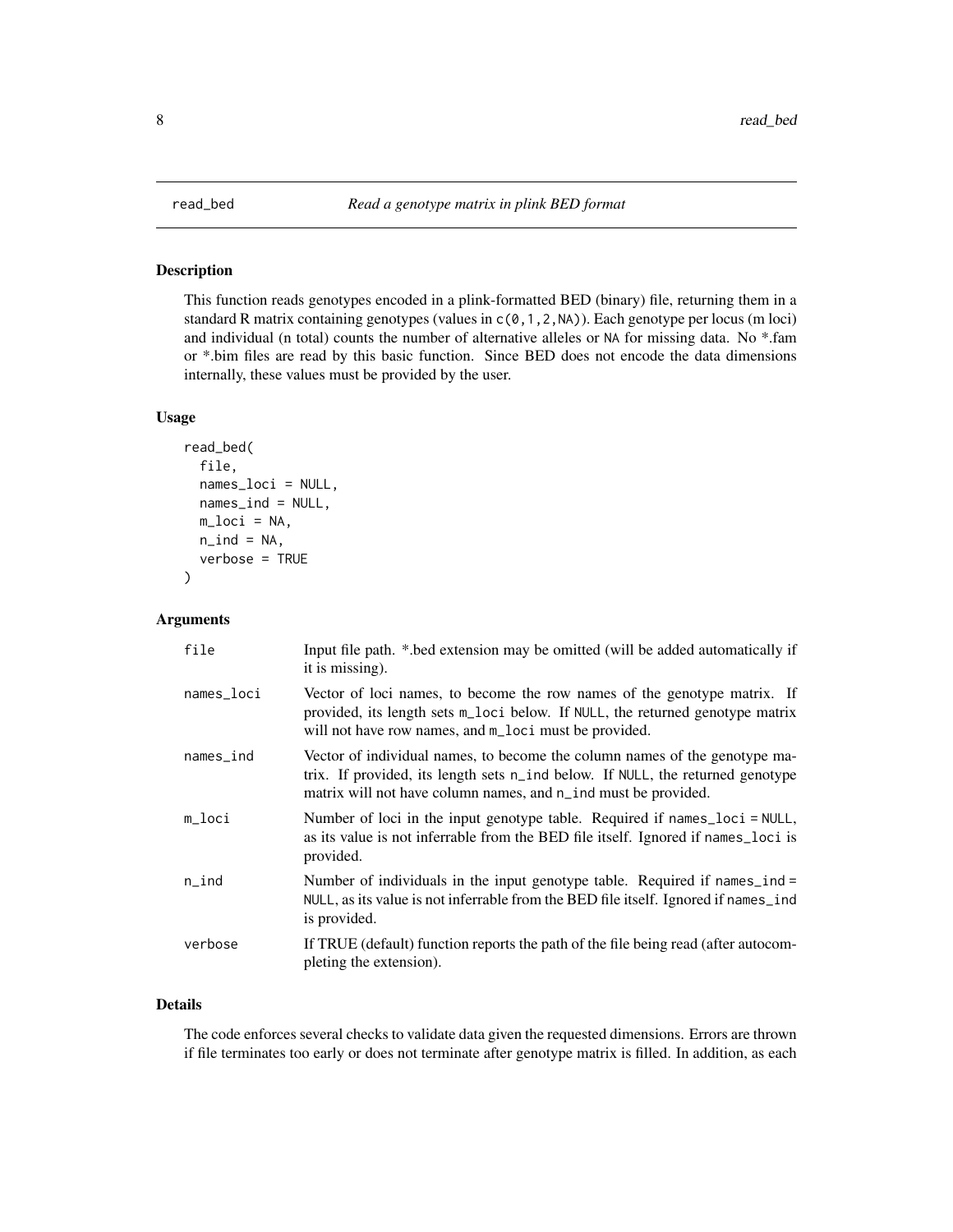#### <span id="page-8-0"></span>read\_bim 9

locus is encoded in an integer number of bytes, and each byte contains up to four individuals, bytes with fewer than four are padded with zeroes (non-zero pads throw errors).

This function only supports locus-major BED files, which are the standard for modern data. Format is validated via the BED file's magic numbers (first three bytes of file). Older BED files can be converted using plink.

#### Value

The  $m \times n$  genotype matrix.

#### See Also

[read\\_plink](#page-12-1) for reading a set of BED/BIM/FAM files.

Plink BED format reference: <https://www.cog-genomics.org/plink/1.9/formats#bed>

#### Examples

```
# first obtain data dimensions from BIM and FAM files
# all file paths
file_bed <- system.file("extdata", 'sample.bed', package = "genio", mustWork = TRUE)
file_bim <- system.file("extdata", 'sample.bim', package = "genio", mustWork = TRUE)
file_fam <- system.file("extdata", 'sample.fam', package = "genio", mustWork = TRUE)
# read annotation tables
bim <- read_bim(file_bim)
fam <- read_fam(file_fam)
# read an existing plink *.bim file
# pass locus and individual IDs as vectors, setting data dimensions too
X <- read_bed(file_bed, bim$id, fam$id)
X
# can specify without extension
file_bed <- sub('\\.bed$', '', file_bed) # remove extension from this path on purpose
file_bed # verify .bed is missing
X <- read_bed(file_bed, bim$id, fam$id) # loads too!
X
```
<span id="page-8-1"></span>

read\_bim *Read plink \*.bim files*

#### **Description**

This function reads a standard plink \*.bim file into a tibble. It uses readr::read\_table2 to do it efficiently.

#### Usage

read\_bim(file, verbose = TRUE)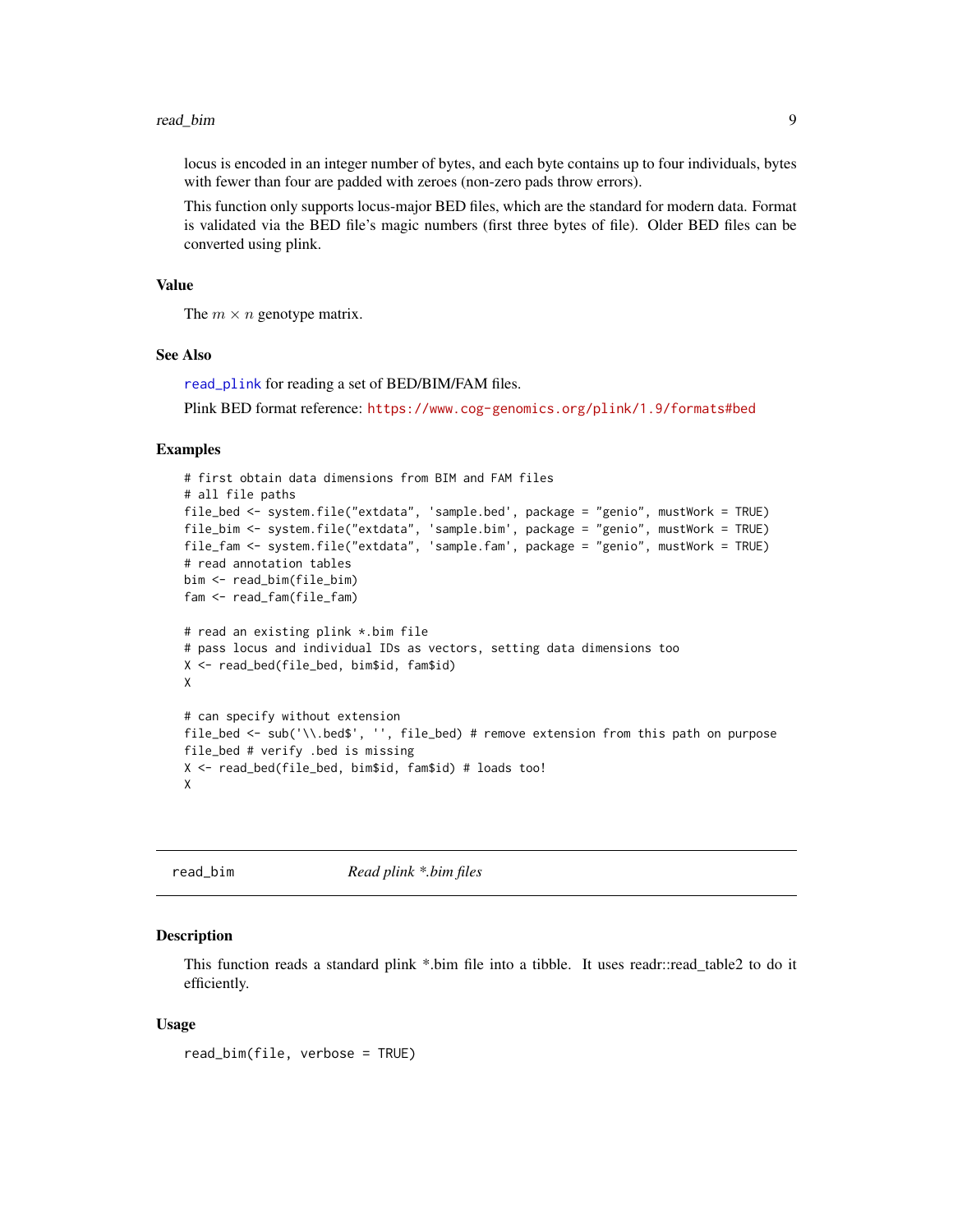#### <span id="page-9-0"></span>Arguments

| file    | Input file (whatever is accepted by readr::read table2). If file as given does not<br>exist and is missing the expected *.bim extension, the function adds the .bim<br>extension and uses that path if that file exists. Additionally, the .gz extension is<br>added automatically if the file (after *.bim extension is added as needed) is still<br>not found and did not already contained the .gz extension and adding it points<br>to an existing file. |
|---------|--------------------------------------------------------------------------------------------------------------------------------------------------------------------------------------------------------------------------------------------------------------------------------------------------------------------------------------------------------------------------------------------------------------------------------------------------------------|
| verbose | If TRUE (default) function reports the path of the file being loaded (after auto-<br>completing the extensions).                                                                                                                                                                                                                                                                                                                                             |

#### Value

A tibble with columns: chr, id, posg, pos, ref, alt

#### See Also

[read\\_plink](#page-12-1) for reading a set of BED/BIM/FAM files.

Plink BIM format reference: <https://www.cog-genomics.org/plink/1.9/formats#bim>

#### Examples

```
# read an existing plink *.bim file
file <- system.file("extdata", 'sample.bim', package = "genio", mustWork = TRUE)
bim <- read_bim(file)
bim
# can specify without extension
file <- sub('\\.bim$', '', file) # remove extension from this path on purpose
file # verify .bim is missing
bim <- read_bim(file) # loads too!
bim
```
<span id="page-9-1"></span>

read\_fam *Read plink \*.fam files*

#### Description

This function reads a standard plink \*.fam file into a tibble. It uses readr::read\_table2 to do it efficiently.

#### Usage

read\_fam(file, verbose = TRUE)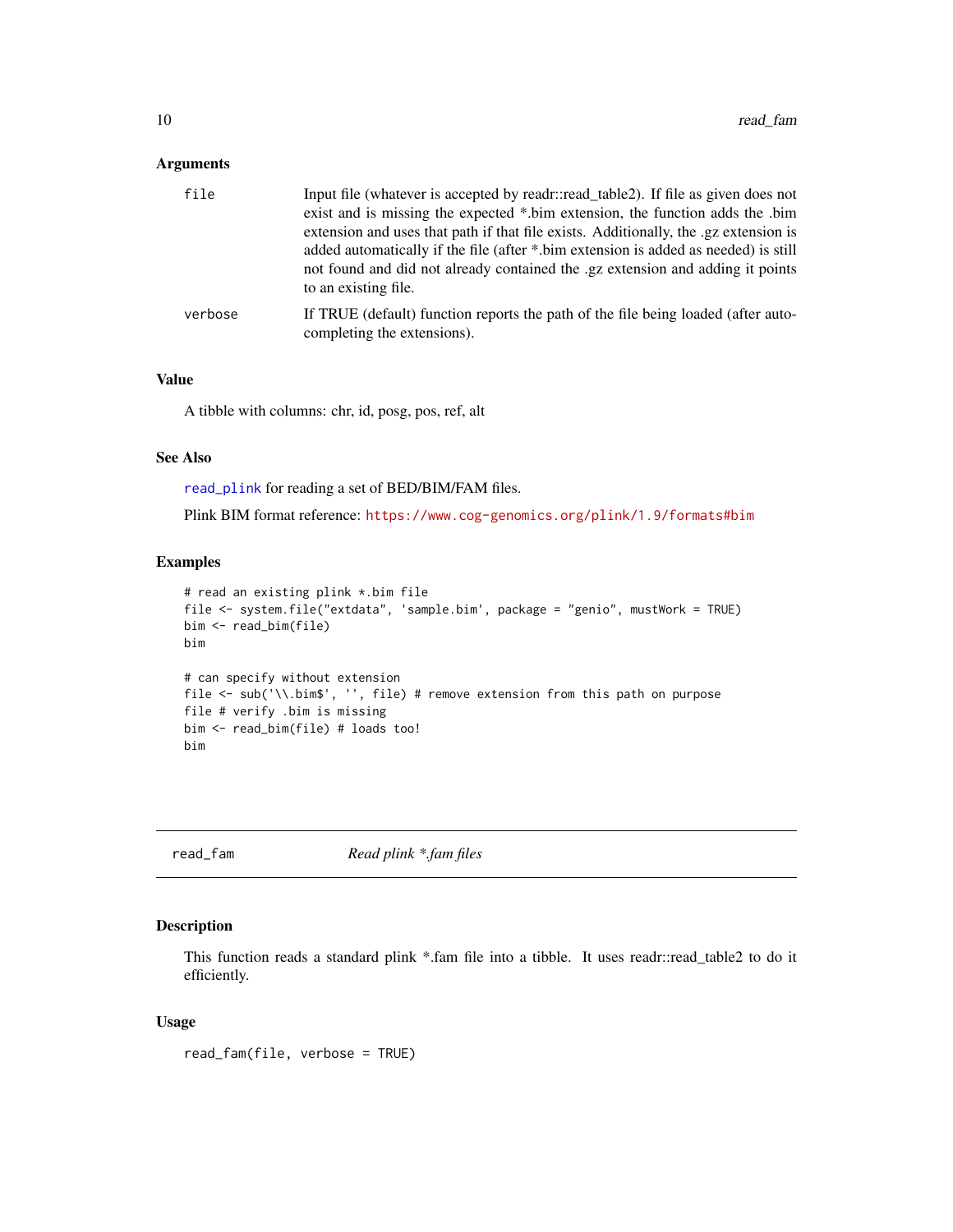#### <span id="page-10-0"></span>read\_ind 11

#### Arguments

| file    | Input file (whatever is accepted by readr::read table2). If file as given does not<br>exist and is missing the expected * fam extension, the function adds the fam<br>extension and uses that path if that file exists. Additionally, the .gz extension is<br>added automatically if the file (after *.fam extension is added as needed) is still<br>not found and did not already contained the .gz extension and adding it points<br>to an existing file. |
|---------|-------------------------------------------------------------------------------------------------------------------------------------------------------------------------------------------------------------------------------------------------------------------------------------------------------------------------------------------------------------------------------------------------------------------------------------------------------------|
| verbose | If TRUE (default) function reports the path of the file being loaded (after auto-<br>completing the extensions).                                                                                                                                                                                                                                                                                                                                            |

#### Value

A tibble with columns: fam, id, pat, mat, sex, pheno.

#### See Also

[read\\_plink](#page-12-1) for reading a set of BED/BIM/FAM files.

Plink FAM format reference: <https://www.cog-genomics.org/plink/1.9/formats#fam>

#### Examples

```
# read an existing plink *.fam file
file <- system.file("extdata", 'sample.fam', package = "genio", mustWork = TRUE)
fam <- read_fam(file)
fam
# can specify without extension
file <- sub('\\.fam$', '', file) # remove extension from this path on purpose
file # verify .fam is missing
fam <- read_fam(file) # load it anyway!
fam
```
read\_ind *Read eigenstrat \*.ind files*

#### Description

This function reads a standard eigenstrat \*.ind file into a tibble. It uses readr::read\_table2 to do it efficiently.

#### Usage

read\_ind(file, verbose = TRUE)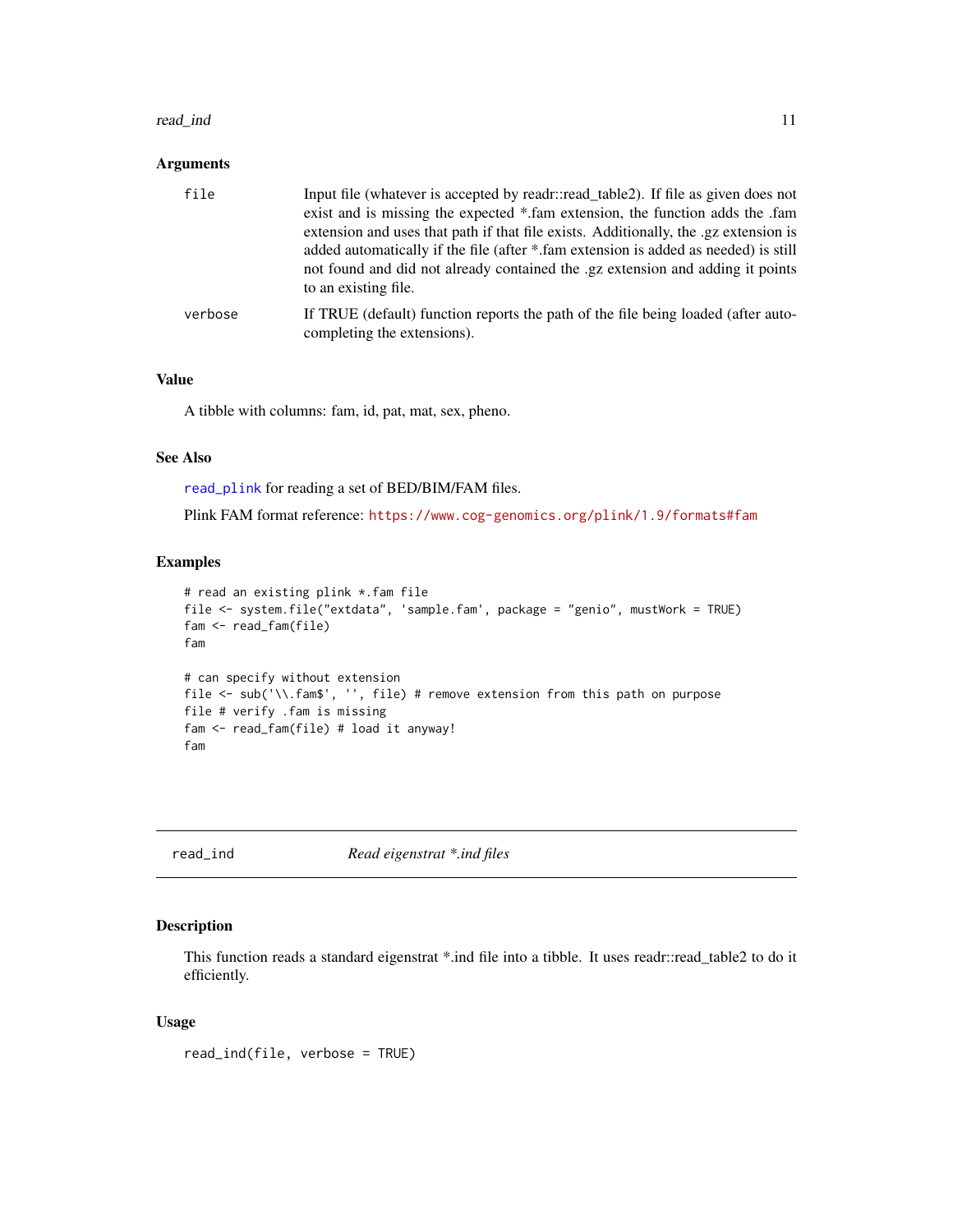#### <span id="page-11-0"></span>Arguments

| file    | Input file (whatever is accepted by readr::read table2). If file as given does not<br>exist and is missing the expected *.ind extension, the function adds the .ind<br>extension and uses that path if that file exists. Additionally, the .gz extension is<br>added automatically if the file (after *.ind extension is added as needed) is still<br>not found and did not already contained the .gz extension and adding it points<br>to an existing file. |
|---------|--------------------------------------------------------------------------------------------------------------------------------------------------------------------------------------------------------------------------------------------------------------------------------------------------------------------------------------------------------------------------------------------------------------------------------------------------------------|
| verbose | If TRUE (default) function reports the path of the file being loaded (after auto-<br>completing the extensions).                                                                                                                                                                                                                                                                                                                                             |

#### Value

A tibble with columns: id, sex, label.

#### See Also

Eigenstrat IND format reference: <https://github.com/DReichLab/EIG/tree/master/CONVERTF>

#### Examples

```
# read an existing eigenstrat *.ind file
file <- system.file("extdata", 'sample.ind', package = "genio", mustWork = TRUE)
ind <- read_ind(file)
ind
# can specify without extension
file <- sub('\\.ind$', '', file) # remove extension from this path on purpose
file # verify .ind is missing
ind <- read_ind(file) # load it anyway!
ind
```
read\_phen *Read \*.phen files*

#### Description

This function reads a standard \*.phen file into a tibble. It uses readr::read\_table2 to do it efficiently. GCTA and EMMAX use this format.

#### Usage

read\_phen(file, verbose = TRUE)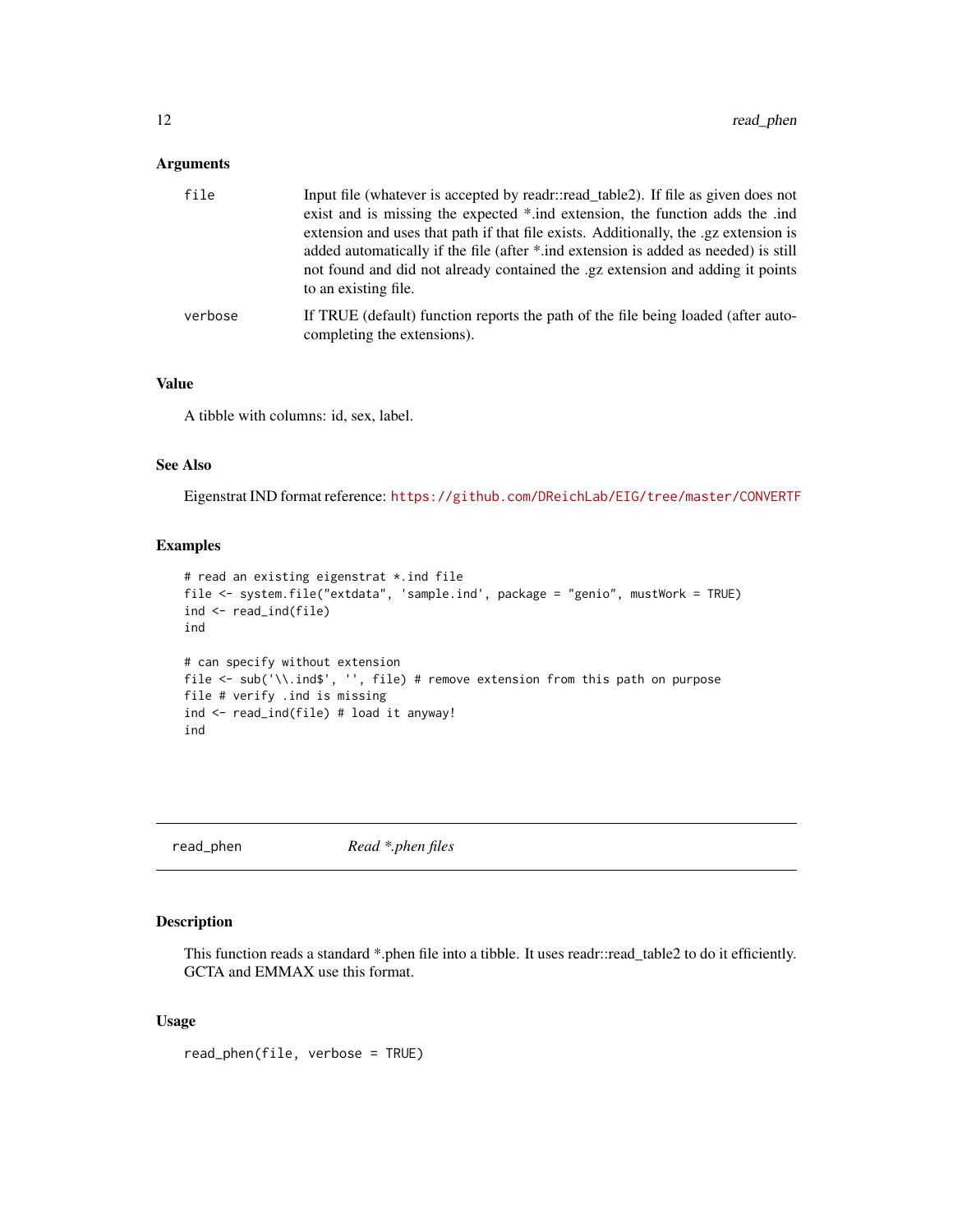#### <span id="page-12-0"></span>read\_plink 13

#### Arguments

| file    | Input file (whatever is accepted by readr::read table2). If file as given does not<br>exist and is missing the expected *.phen extension, the function adds the .phen<br>extension and uses that path if that file exists. Additionally, the .gz extension is<br>added automatically if the file (after *.phen extension is added as needed) is still<br>not found and did not already contained the .gz extension and adding it points |
|---------|-----------------------------------------------------------------------------------------------------------------------------------------------------------------------------------------------------------------------------------------------------------------------------------------------------------------------------------------------------------------------------------------------------------------------------------------|
| verbose | to an existing file.<br>If TRUE (default) function reports the path of the file being loaded (after auto-<br>completing the extensions).                                                                                                                                                                                                                                                                                                |

#### Value

A tibble with columns: fam, id, pheno.

#### See Also

GCTA PHEN format reference: <https://cnsgenomics.com/software/gcta/#GREMLanalysis>

#### Examples

```
# read an existing plink *.phen file
file <- system.file("extdata", 'sample.phen', package = "genio", mustWork = TRUE)
phen <- read_phen(file)
phen
# can specify without extension
file <- sub('\\.phen$', '', file) # remove extension from this path on purpose
file # verify .phen is missing
phen <- read_phen(file) # load it anyway!
phen
```
<span id="page-12-1"></span>read\_plink *Read genotype and sample data in a plink BED/BIM/FAM file set.*

#### Description

This function reads a genotype matrix (X) and its associated locus (bim) and individual (fam) data tables in the three plink files in BED, BIM, and FAM formats, respectively. All inputs must exist or an error is thrown. This function is a wrapper around the more basic functions [read\\_bed](#page-7-1), [read\\_bim](#page-8-1), [read\\_fam](#page-9-1). Below suppose there are  $m$  loci and  $n$  individuals.

#### Usage

```
read_plink(file, verbose = TRUE)
```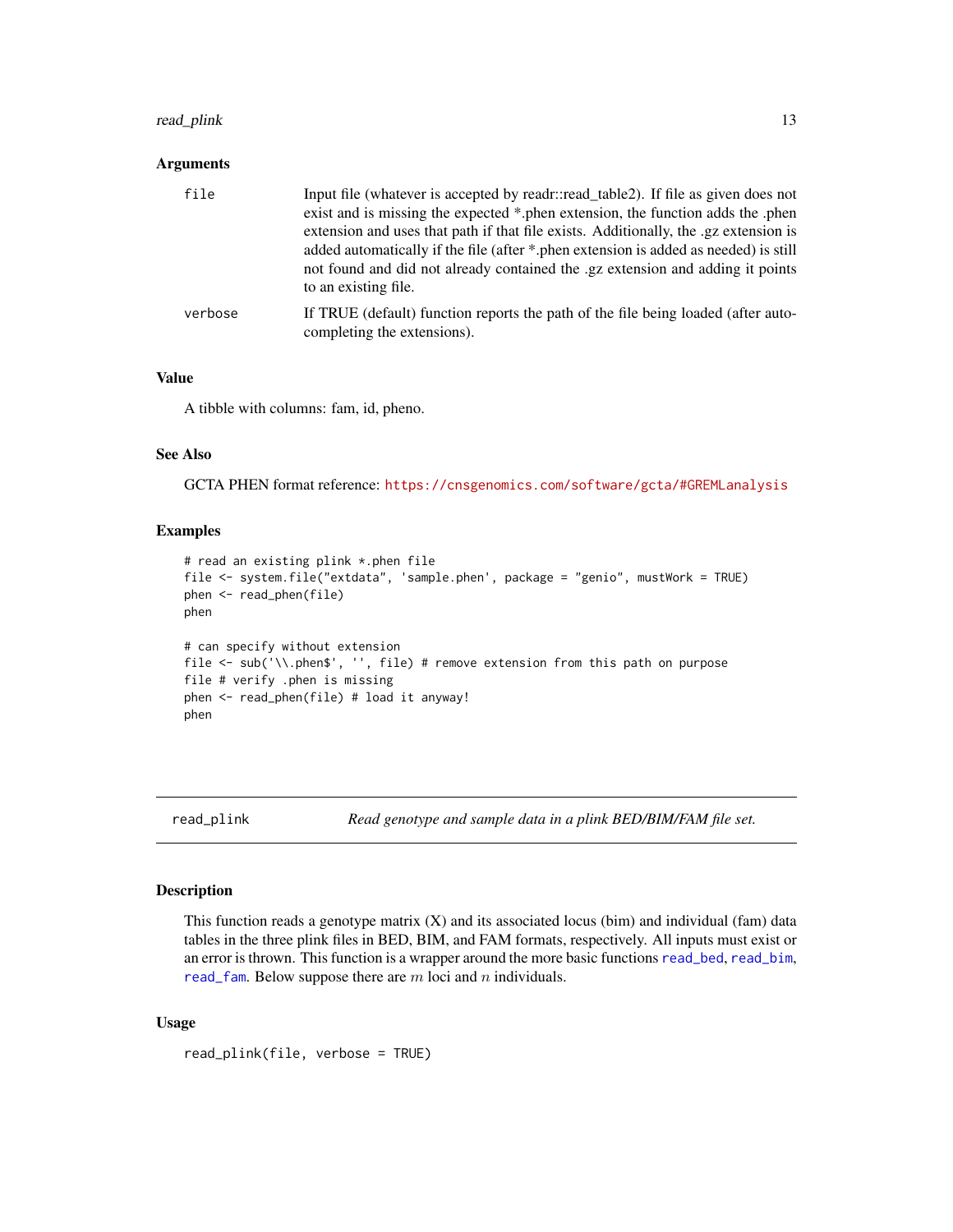#### <span id="page-13-0"></span>**Arguments**

| file    | Input file path, without extensions (each of .bed, .bim, .fam extensions will be<br>added automatically as needed). Alternatively, input file path may have bed<br>extension (but not .bim, .fam, or other extensions). |
|---------|-------------------------------------------------------------------------------------------------------------------------------------------------------------------------------------------------------------------------|
| verbose | If TRUE (default) function reports the paths of the files being read (after auto-<br>completing the extensions).                                                                                                        |

#### Value

A named list with items in this order: X (genotype matrix), bim (tibble), fam (tibble). X has row and column names corresponding to the id values of the bim and fam tibbles.

#### See Also

[read\\_bed](#page-7-1), [read\\_bim](#page-8-1), [read\\_fam](#page-9-1).

Plink BED/BIM/FAM format reference: <https://www.cog-genomics.org/plink/1.9/formats>

#### Examples

```
# first get path to BED file
file <- system.file("extdata", 'sample.bed', package = "genio", mustWork = TRUE)
# read genotypes and annotation tables
plink_data <- read_plink(file)
# genotypes
plink_data$X
# locus annotations
plink_data$bim
# individual annotations
plink_data$fam
# the same works without .bed extension
file <- sub('\\.bed$', '', file) # remove extension
# it works!
plink_data <- read_plink(file)
```
read\_snp *Read eigenstrat \*.snp files*

### Description

This function reads a standard eigenstrat \*.snp file into a tibble. It uses readr::read\_table2 to do it efficiently.

#### Usage

read\_snp(file, verbose = TRUE)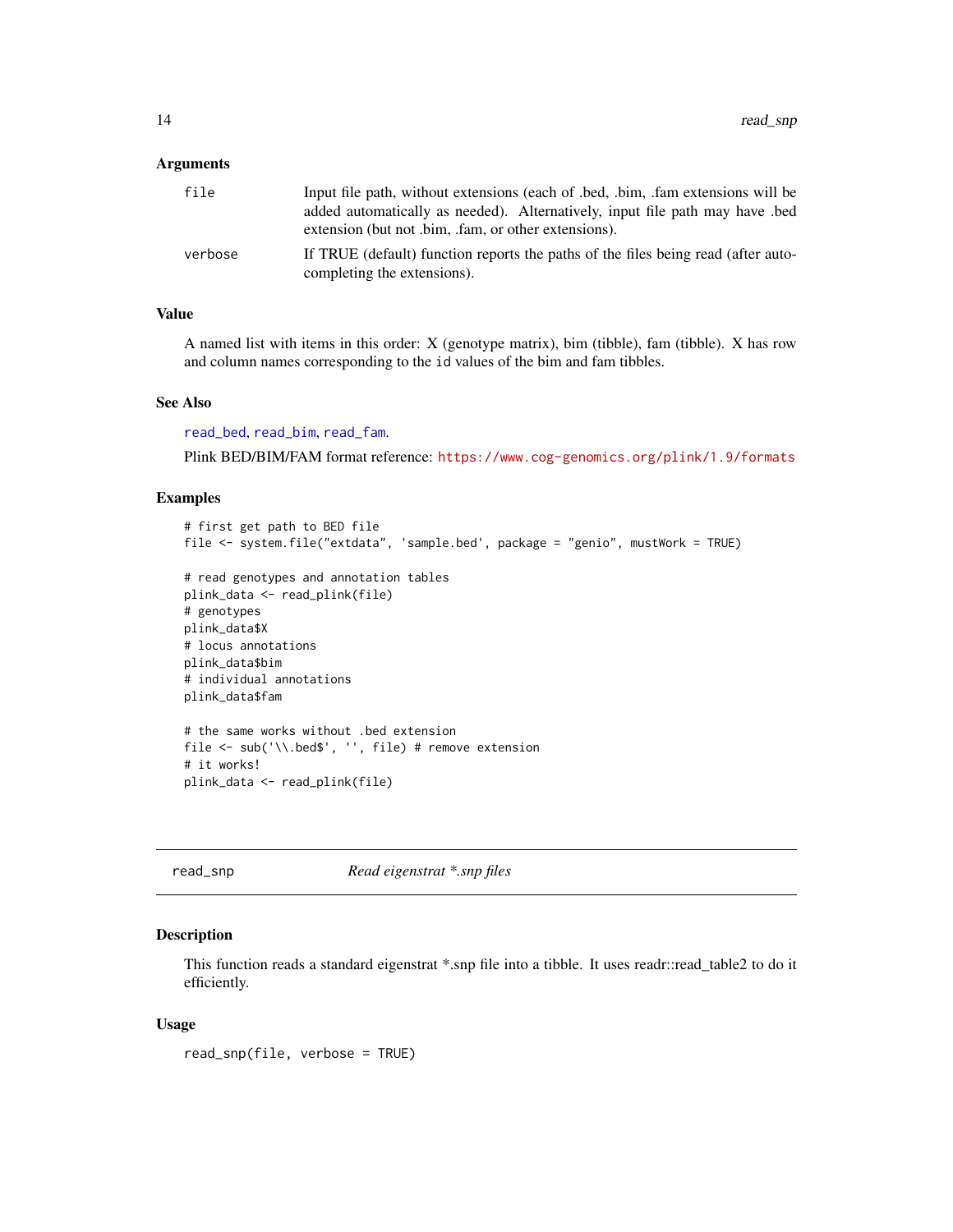#### <span id="page-14-0"></span>**Arguments**

| file    | Input file (whatever is accepted by readr::read_table2). If file as given does not<br>exist and is missing the expected *.snp extension, the function adds the .snp<br>extension and uses that path if that file exists. Additionally, the .gz extension is<br>added automatically if the file (after *.snp extension is added as needed) is still<br>not found and did not already contained the .gz extension and adding it points<br>to an existing file. |
|---------|--------------------------------------------------------------------------------------------------------------------------------------------------------------------------------------------------------------------------------------------------------------------------------------------------------------------------------------------------------------------------------------------------------------------------------------------------------------|
| verbose | If TRUE (default) function reports the path of the file being loaded (after auto-<br>completing the extensions).                                                                                                                                                                                                                                                                                                                                             |

#### Value

A tibble with columns: id, chr, posg, pos, ref, alt

#### See Also

Eigenstrat SNP format reference: <https://github.com/DReichLab/EIG/tree/master/CONVERTF>

#### Examples

```
# read an existing eigenstrat *.snp file
file <- system.file("extdata", 'sample.snp', package = "genio", mustWork = TRUE)
snp <- read_snp(file)
snp
# can specify without extension
file <- sub('\\.snp$', '', file) # remove extension from this path on purpose
file # verify .snp is missing
snp <- read_snp(file) # load it anyway!
snp
```
require\_files\_plink *Require that plink binary files are present*

#### Description

This function checks that each of the plink binary files (BED/BIM/FAM extensions) are present, given the shared base file path, stopping with an informative message if any of the files is missing. This function aids troubleshooting, as various downstream external software report missing files differently and sometimes using confusing or obscure messages.

#### Usage

```
require_files_plink(file)
```
#### Arguments

file The shared file path (excluding BED/BIM/FAM extensions).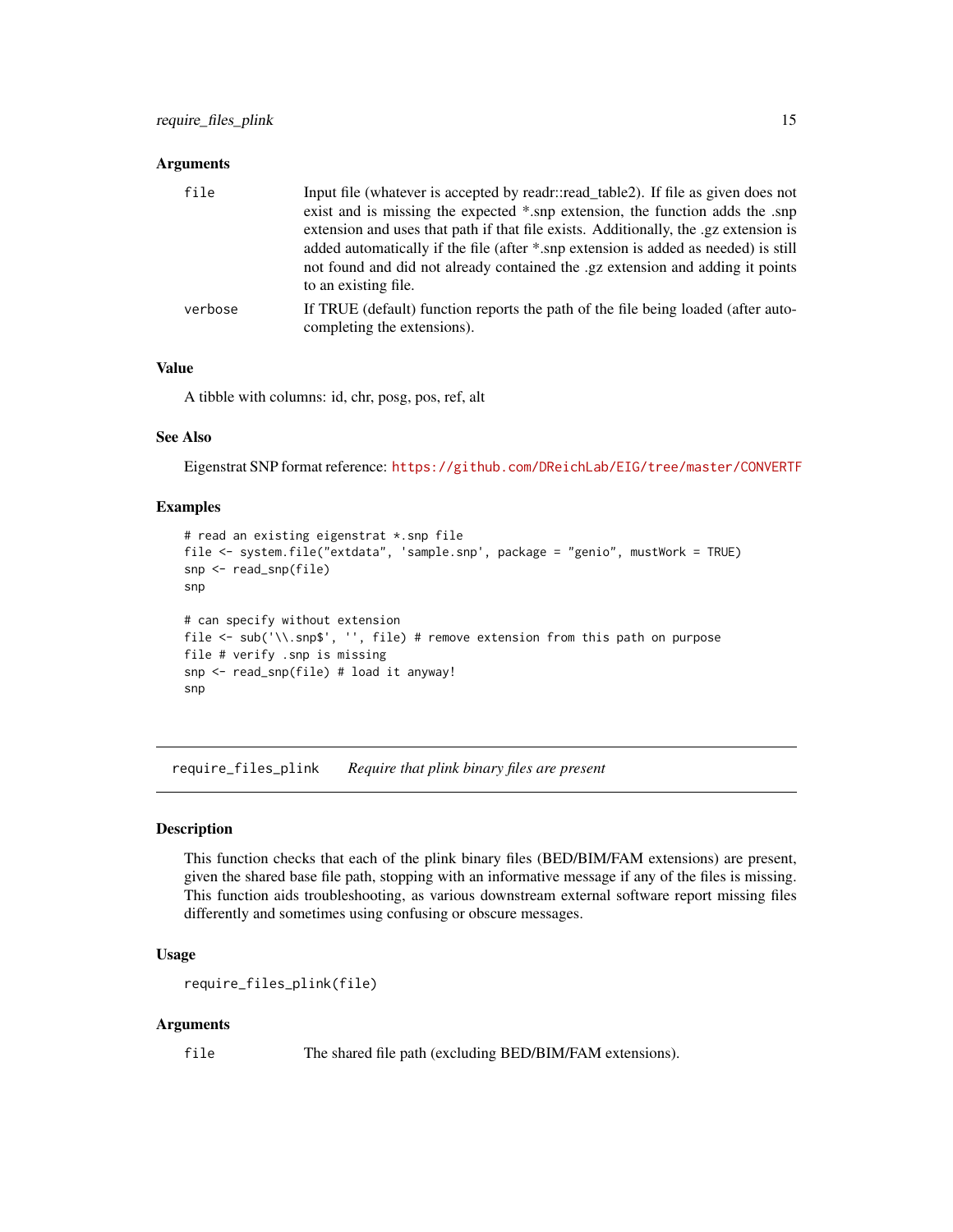#### Value

Nothing

#### Examples

```
# check that the samples we want exist
# start with bed file
file <- system.file("extdata", 'sample.bed', package = "genio", mustWork = TRUE)
# remove extension
file \leq sub('\\.bed$', '', file)
# since all sample.{bed,bim,fam} files exist, this will not stop with error messages:
require_files_plink(file)
```
<span id="page-15-1"></span>sex\_to\_char *Convert integer sex codes to character codes*

#### Description

This function accepts the integer sex codes accepted by plink and turns them into the character codes accepted by eigenstrat. Only upper-case characters are returned. The correspondence is:

0: U (unknown)

1: M (male)

2: F (female)

Any other cases will also be mapped to U (unknown) but with a warning (0 does not generate warnings).

#### Usage

sex\_to\_char(sex)

#### Arguments

sex Integer vector of sex codes

#### Value

The converged character vector of sex codes

#### See Also

#### [sex\\_to\\_int](#page-16-1)

Eigenstrat IND format reference: <https://github.com/DReichLab/EIG/tree/master/CONVERTF> Plink FAM format reference: <https://www.cog-genomics.org/plink/1.9/formats#fam>

<span id="page-15-0"></span>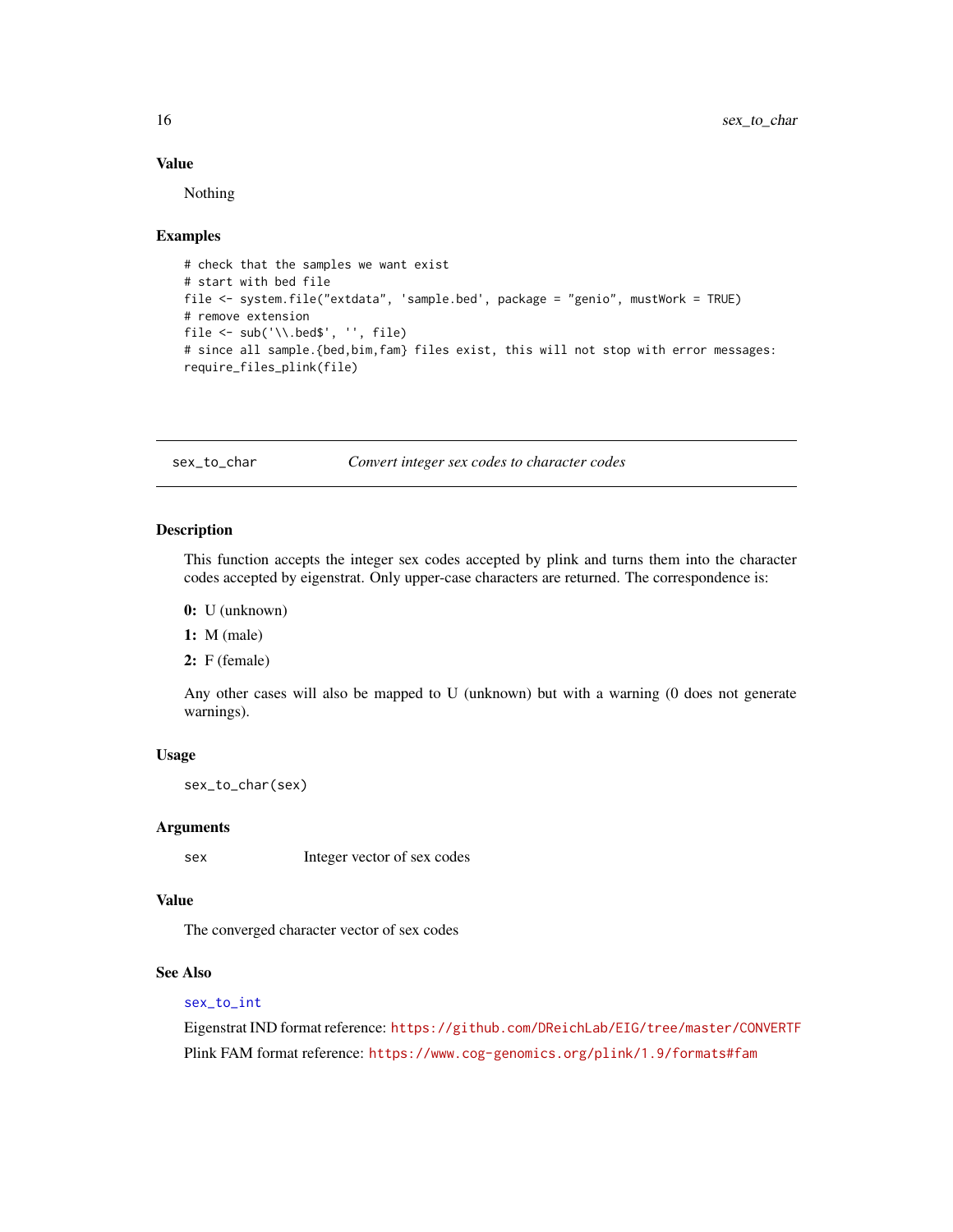#### <span id="page-16-0"></span>sex\_to\_int 17

#### Examples

```
# verify the mapping above
sex\_int < -0:2sex_char <- c('U', 'M', 'F') # expected values
stopifnot(
  all(
    sex_to_char( sex_int ) == sex_char
  )
)
```
#### <span id="page-16-1"></span>sex\_to\_int *Convert character sex codes to integer codes*

#### Description

This function accepts the character sex codes accepted by eigenstrat and turns them into the integer codes accepted by plink. Matching is case insensitive. The correspondence is:

U: 0 (unknown)

**M:** 1 (male)

F: 2 (female)

Any other characters will also be mapped to 0 (unknown) but with a warning (U does not generate warnings).

#### Usage

sex\_to\_int(sex)

#### Arguments

sex Character vector of sex codes

#### Value

The converged numeric vector of sex codes

#### See Also

#### [sex\\_to\\_char](#page-15-1)

Eigenstrat IND format reference: <https://github.com/DReichLab/EIG/tree/master/CONVERTF> Plink FAM format reference: <https://www.cog-genomics.org/plink/1.9/formats#fam>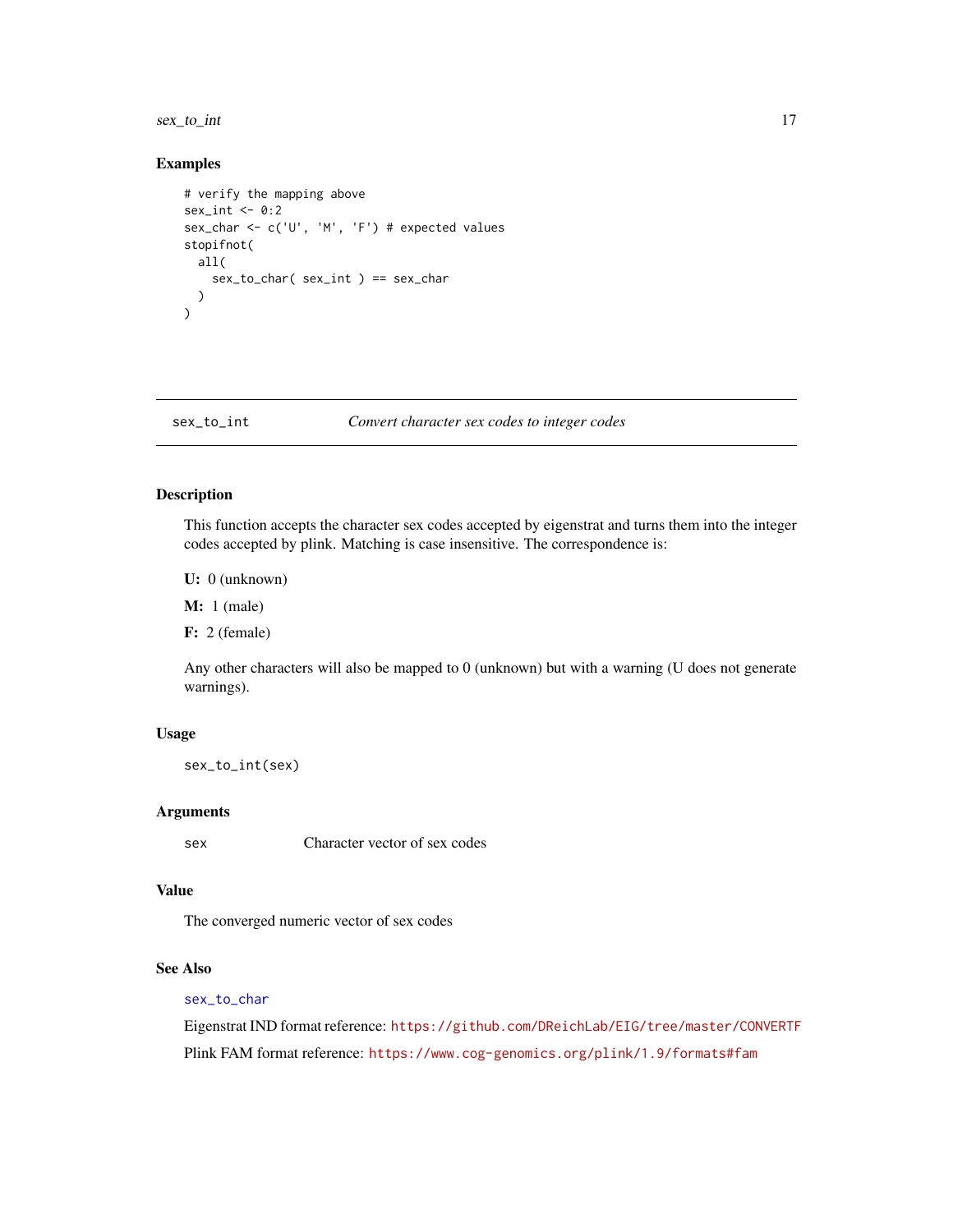#### Examples

```
# verify the mapping above
sex_char <- c('U', 'm', 'f') # mixed case works!
sex_int <- 0:2 # expected values
stopifnot(
  all(
    sex_to_int( sex_char ) == sex_int
  )
\lambda
```
<span id="page-17-1"></span>

write\_bed *Write a genotype matrix into plink BED format*

#### Description

This function accepts a standard R matrix containing genotypes (values in  $c(0,1,2,N)$ ) and writes it into a plink-formatted BED (binary) file. Each genotype per locus (m loci) and individual (n total) counts the number of alternative alleles or NA for missing data. No \*.fam or \*.bim files are created by this basic function.

#### Usage

write\_bed(file, X, verbose = TRUE)

#### Arguments

| file    | Output file path. bed extension may be omitted (will be added automatically if<br>it is missing). |
|---------|---------------------------------------------------------------------------------------------------|
| X       | The $m \times n$ genotype matrix. Row and column names, if present, are ignored.                  |
| verbose | If TRUE (default) function reports the path of the file being written (after auto-                |
|         | completing the extension).                                                                        |

#### Details

Genotypes with values outside of  $[0, 2]$  cause an error, in which case the partial output is deleted. However, beware that decimals get truncated internally, so values that truncate to 0, 1, or 2 will not raise errors. The BED format does not accept fractional dosages, so such data will not be written as expected.

#### Value

Nothing

#### See Also

[write\\_plink](#page-22-1) for writing a set of BED/BIM/FAM files.

Plink BED format reference: <https://www.cog-genomics.org/plink/1.9/formats#bed>

<span id="page-17-0"></span>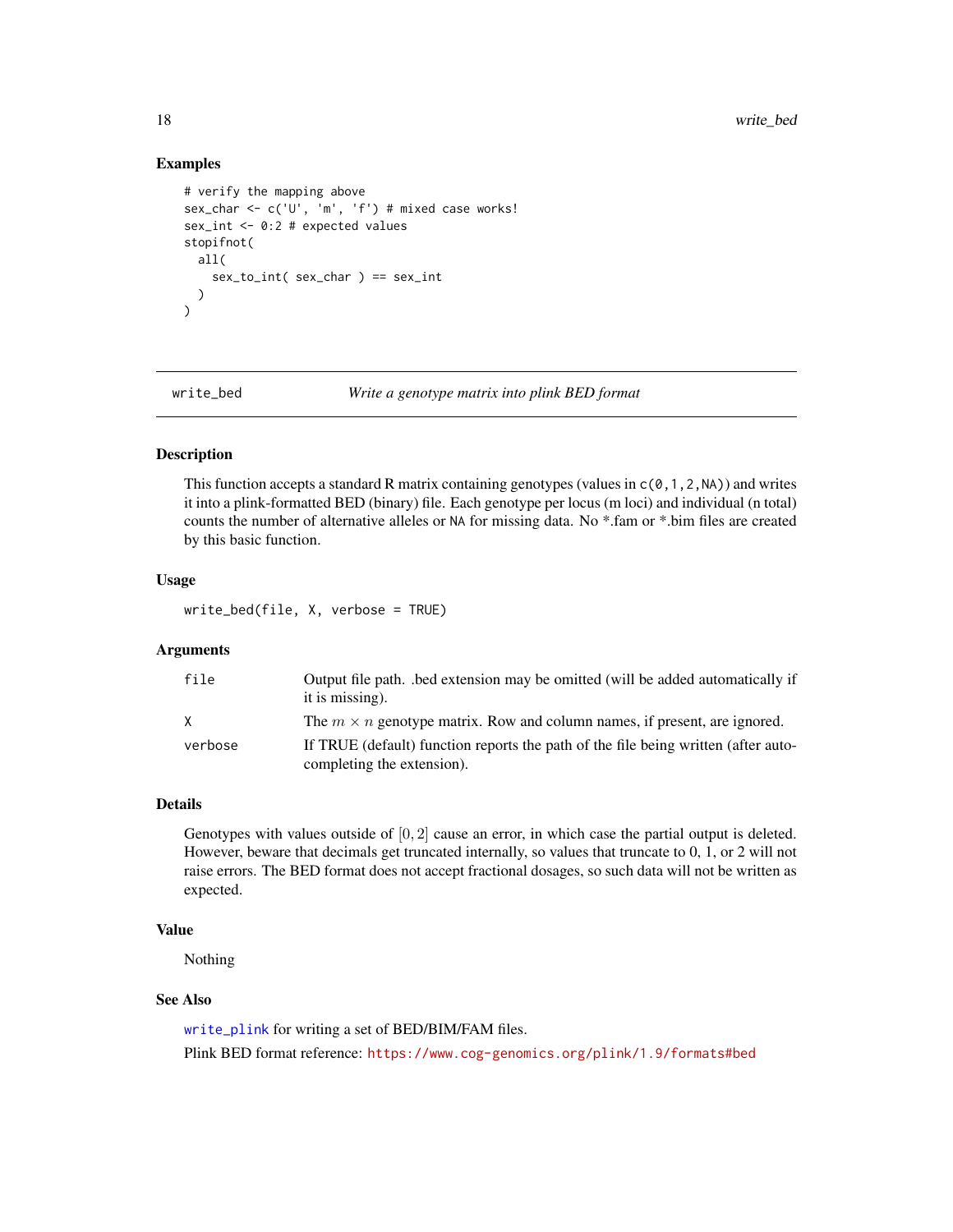#### <span id="page-18-0"></span>write\_bim 19

#### Examples

```
file_out <- tempfile('delete-me-example', fileext = '.bed') # will also work without extension
# create 10 random genotypes
X <- rbinom(10, 2, 0.5)
# replace 3 random genotypes with missing values
X[sample(10, 3)] <- NA
# turn into 5x2 matrix
X \leq - matrix(X, nrow = 5, ncol = 2)
# write this data to file in BED format
# (only *.bed gets created, no *.fam or *.bim in this call)
write_bed(file_out, X)
# delete output when done
file.remove(file_out)
```
<span id="page-18-1"></span>

write\_bim *Write plink \*.bim files*

#### Description

This function writes a tibble with the right columns into a standard plink \*.bim file. It uses readr::write\_tsv to do it efficiently.

#### Usage

write\_bim(file, tib, verbose = TRUE)

#### Arguments

| file    | Output file (whatever is accepted by readr::write tsv). If file is missing the<br>expected *.bim extension, the function adds it.                                                                                                                                  |
|---------|--------------------------------------------------------------------------------------------------------------------------------------------------------------------------------------------------------------------------------------------------------------------|
| tib     | The tibble or data frame to write. It must contain these columns: chr, id, posg,<br>pos, ref, alt. Throws an error if any of these columns are missing. Additional<br>columns are ignored. Columns are automatically reordered in output as expected<br>in format. |
| verbose | If TRUE (default) function reports the path of the file being written (after auto-<br>completing the extension).                                                                                                                                                   |

#### Value

The output tib invisibly (what readr::write\_tsv returns).

#### See Also

[write\\_plink](#page-22-1) for writing a set of BED/BIM/FAM files.

Plink BIM format reference: <https://www.cog-genomics.org/plink/1.9/formats#bim>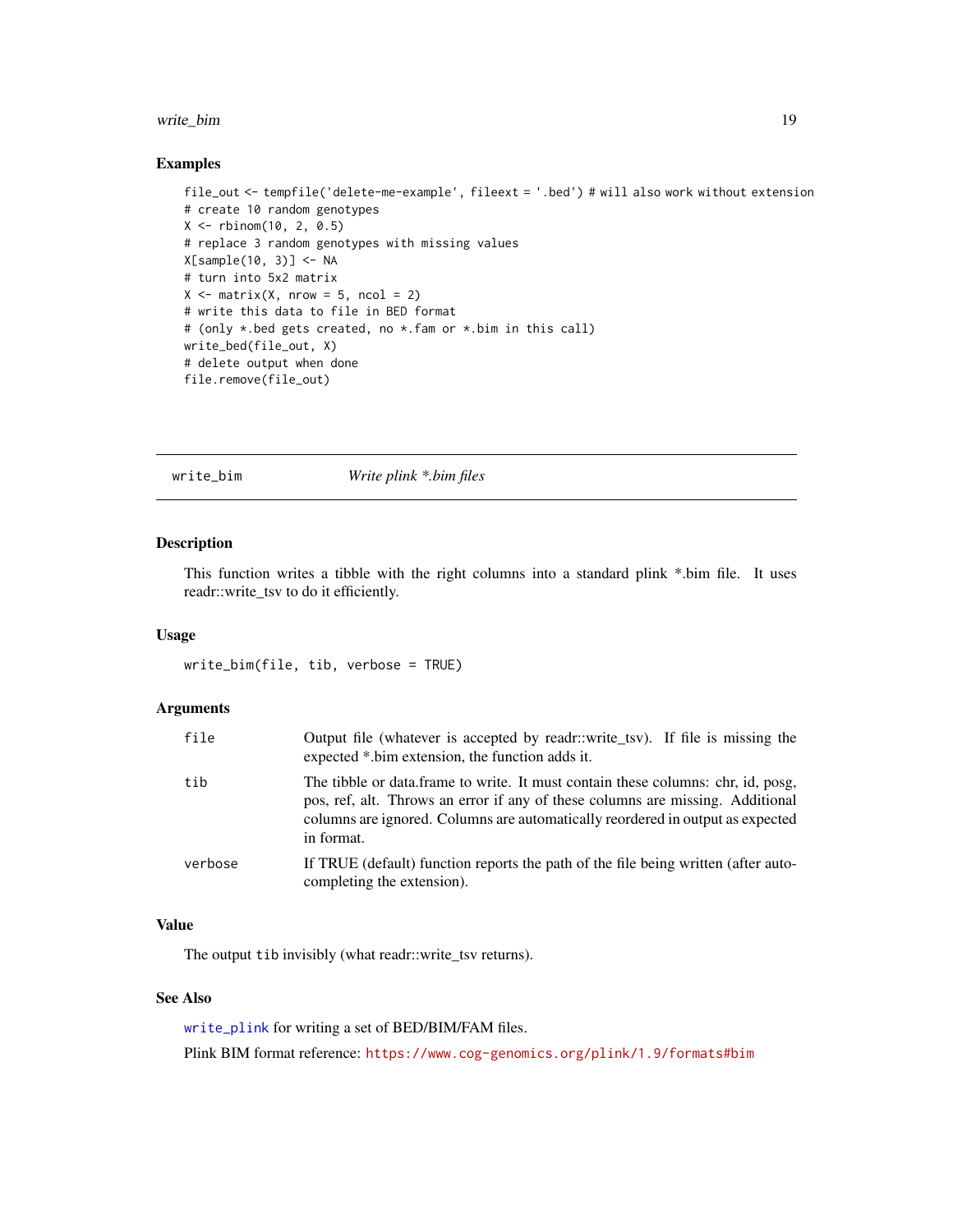#### Examples

```
# create a dummy tibble with the right columns
library(tibble)
tib <- tibble(
    chr = 1:3,id = 1:3,posg = 0,
    pos = 1:3,
    ref = 'A',alt = 'B'\mathcal{L}# a dummy file
file_out <- tempfile('delete-me-example', fileext = '.bim') # will also work without extension
# write the table out in *.bim format (no header, columns in right order)
write_bim(file_out, tib)
# delete output when done
file.remove(file_out)
```
<span id="page-19-1"></span>write\_fam *Write plink \*.fam files*

#### Description

This function writes a tibble with the right columns into a standard plink \*.fam file. It uses readr::write\_tsv to do it efficiently.

#### Usage

```
write_fam(file, tib, verbose = TRUE)
```
#### Arguments

| file    | Output file (whatever is accepted by readr::write_tsv). If file is missing the<br>expected *.fam extension, the function adds it.                                                                                                                                     |
|---------|-----------------------------------------------------------------------------------------------------------------------------------------------------------------------------------------------------------------------------------------------------------------------|
| tib     | The tibble or data frame to write. It must contain these columns: fam, id, pat,<br>mat, sex, pheno. Throws an error if any of these columns are missing. Addi-<br>tional columns are ignored. Columns are automatically reordered in output as<br>expected in format. |
| verbose | If TRUE (default) function reports the path of the file being written (after auto-<br>completing the extension).                                                                                                                                                      |

#### Value

The output tib invisibly (what readr::write\_tsv returns).

<span id="page-19-0"></span>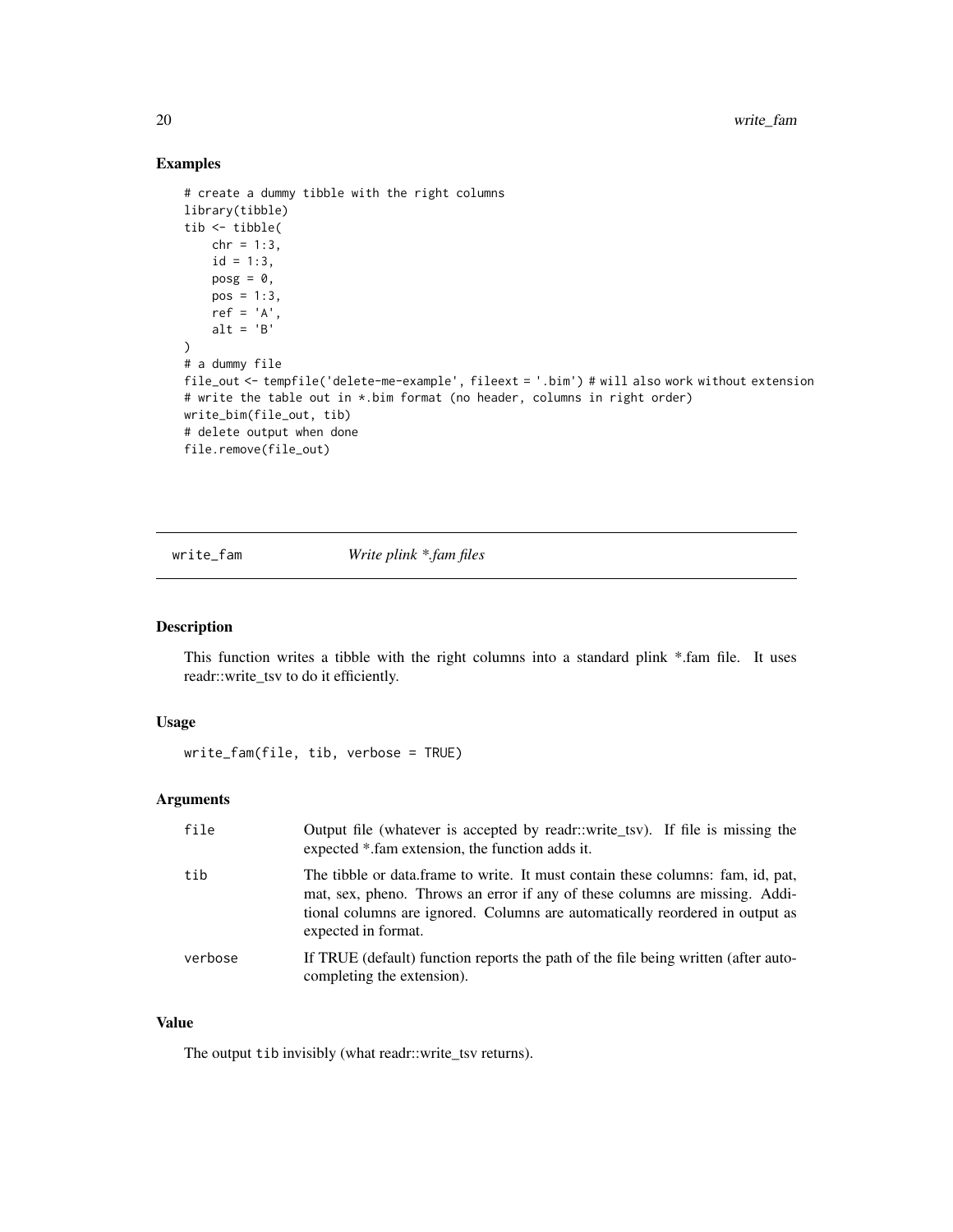#### <span id="page-20-0"></span>write\_ind 21

#### See Also

[write\\_plink](#page-22-1) for writing a set of BED/BIM/FAM files.

Plink FAM format reference: <https://www.cog-genomics.org/plink/1.9/formats#fam>

#### Examples

```
# create a dummy tibble with the right columns
library(tibble)
tib <- tibble(
   fam = 1:3,id = 1:3,
   pat = 0,mat = 0,sex = 1,
   pheno = 1
\lambda# a dummy file
file_out <- tempfile('delete-me-example', fileext = '.fam') # will also work without extension
# write the table out in *.fam format (no header, columns in right order)
write_fam(file_out, tib)
# delete output when done
file.remove(file_out)
```

| $write\_ind$ | Write eigenstrat *.ind files |
|--------------|------------------------------|
|              |                              |

#### Description

This function writes a tibble with the right columns into a standard eigenstrat \*.ind file. It uses readr::write\_tsv to do it efficiently.

#### Usage

```
write_ind(file, tib, verbose = TRUE)
```
#### Arguments

| file    | Output file (whatever is accepted by readr::write_tsv). If file is missing the<br>expected *.ind extension, the function adds it.                                                                                                                 |
|---------|---------------------------------------------------------------------------------------------------------------------------------------------------------------------------------------------------------------------------------------------------|
| tib     | The tibble or data frame to write. It must contain these columns: id, sex, label.<br>Throws an error if any of these columns are missing. Additional columns are<br>ignored. Columns are automatically reordered in output as expected in format. |
| verbose | If TRUE (default) function reports the path of the file being written (after auto-<br>completing the extension).                                                                                                                                  |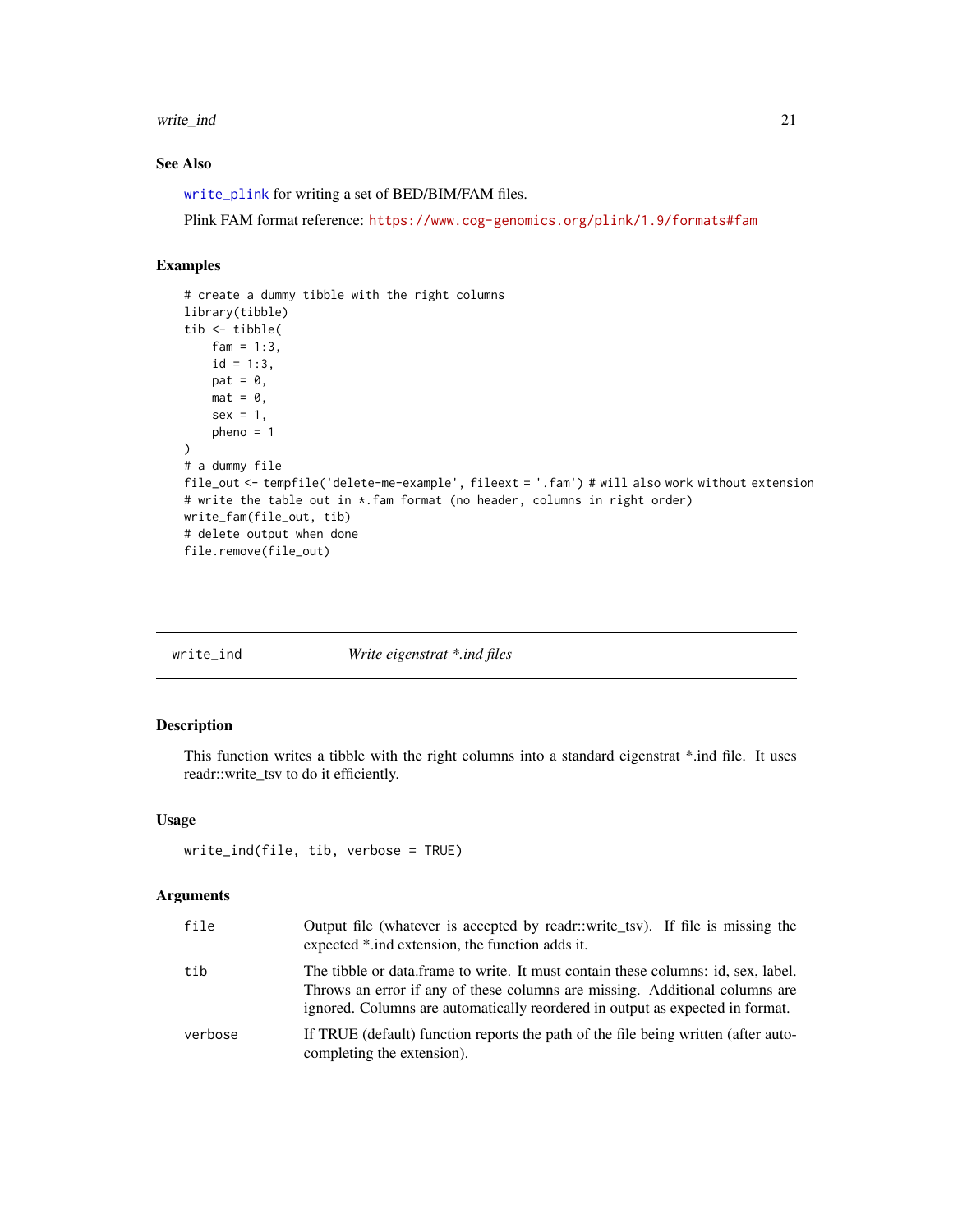<span id="page-21-0"></span>The output tib invisibly (what readr::write\_tsv returns).

#### See Also

Eigenstrat IND format reference: <https://github.com/DReichLab/EIG/tree/master/CONVERTF>

#### Examples

```
# create a dummy tibble with the right columns
library(tibble)
tib <- tibble(
    id = 1:3,
    sex = 1,
    label = 1\lambda# a dummy file
file_out <- tempfile('delete-me-example', fileext = '.ind') # will also work without extension
# write the table out in *.ind format (no header, columns in right order)
write_ind(file_out, tib)
# delete output when done
file.remove(file_out)
```
write\_phen *Write \*.phen files*

#### Description

This function writes a tibble with the right columns into a standard \*.phen file. It uses readr::write\_tsv to do it efficiently. GCTA and EMMAX use this format.

#### Usage

write\_phen(file, tib, verbose = TRUE)

#### Arguments

| file    | Output file (whatever is accepted by readr::write_tsv). If file is missing the<br>expected *.phen extension, the function adds it.                                                                                                                |
|---------|---------------------------------------------------------------------------------------------------------------------------------------------------------------------------------------------------------------------------------------------------|
| tib     | The tibble or data frame to write. It must contain these columns: fam, id, pheno.<br>Throws an error if any of these columns are missing. Additional columns are<br>ignored. Columns are automatically reordered in output as expected in format. |
| verbose | If TRUE (default) function reports the path of the file being written (after auto-<br>completing the extension).                                                                                                                                  |

#### Value

The output tib invisibly (what readr::write\_tsv returns).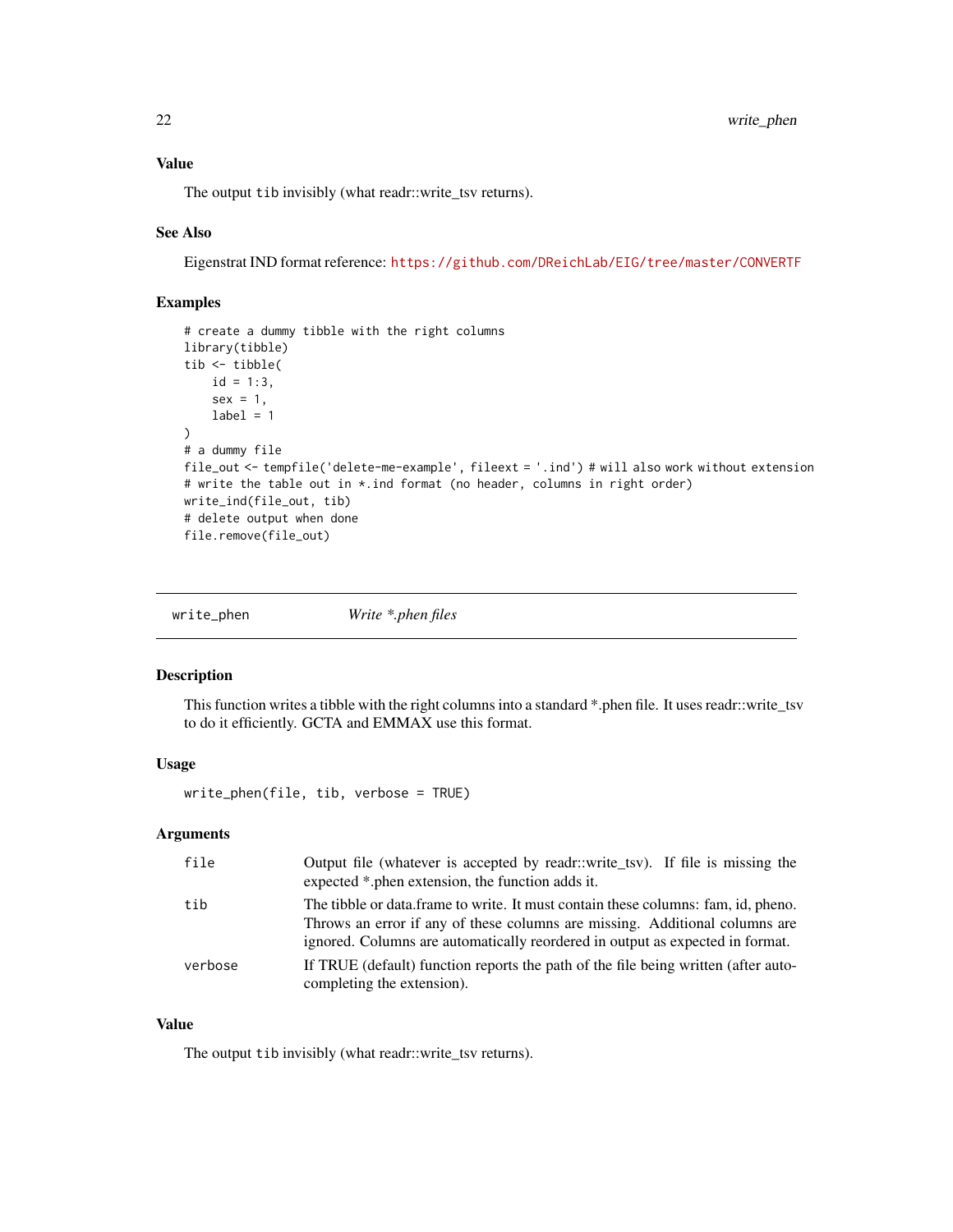#### <span id="page-22-0"></span>write\_plink 23

#### See Also

GCTA PHEN format reference: <https://cnsgenomics.com/software/gcta/#GREMLanalysis>

#### Examples

```
# create a dummy tibble with the right columns
library(tibble)
tib <- tibble(
    fam = 1:3,
    id = 1:3,pheno = 1
)
# a dummy file
file_out <- tempfile('delete-me-example', fileext = '.phen') # will also work without extension
# write the table out in *.phen format (no header, columns in right order)
write_phen(file_out, tib)
# delete output when done
file.remove(file_out)
```
<span id="page-22-1"></span>write\_plink *Write genotype and sample data into a plink BED/BIM/FAM file set.*

#### **Description**

This function writes a genotype matrix  $(X)$  and its associated locus (bim) and individual (fam) data tables into three plink files in BED, BIM, and FAM formats, respectively. This function is a wrapper around the more basic functions [write\\_bed](#page-17-1), [write\\_bim](#page-18-1), [write\\_fam](#page-19-1), but additionally tests that the data dimensions agree (or stops with an error). Also checks that the genotype row and column names agree with the bim and fam tables if they are all present. In addition, if bim = NULL or fam = NULL, these are auto-generated using [make\\_bim](#page-4-1) and [make\\_fam](#page-5-1), which is useful behavior for simulated data. Lastly, the phenotype can be provided as a separate argument and incorporated automatically if fam=NULL (a common scenario for simulated genotypes and traits). Below suppose there are  $m$  loci and  $n$  individuals.

#### Usage

```
write_plink(file, X, bim = NULL, fam = NULL, pheno = NULL, verbose = TRUE)
```
#### Arguments

| file | Output file path, without extensions (each of .bed, .bim, .fam extensions will be<br>added automatically as needed).                                                                         |
|------|----------------------------------------------------------------------------------------------------------------------------------------------------------------------------------------------|
| X.   | The $m \times n$ genotype matrix.                                                                                                                                                            |
| bim  | The tibble or data.frame containing locus information. It must contain $m$ rows<br>and these columns: chr, id, posg, pos, ref, alt. If NULL (default), it will be<br>quietly auto-generated. |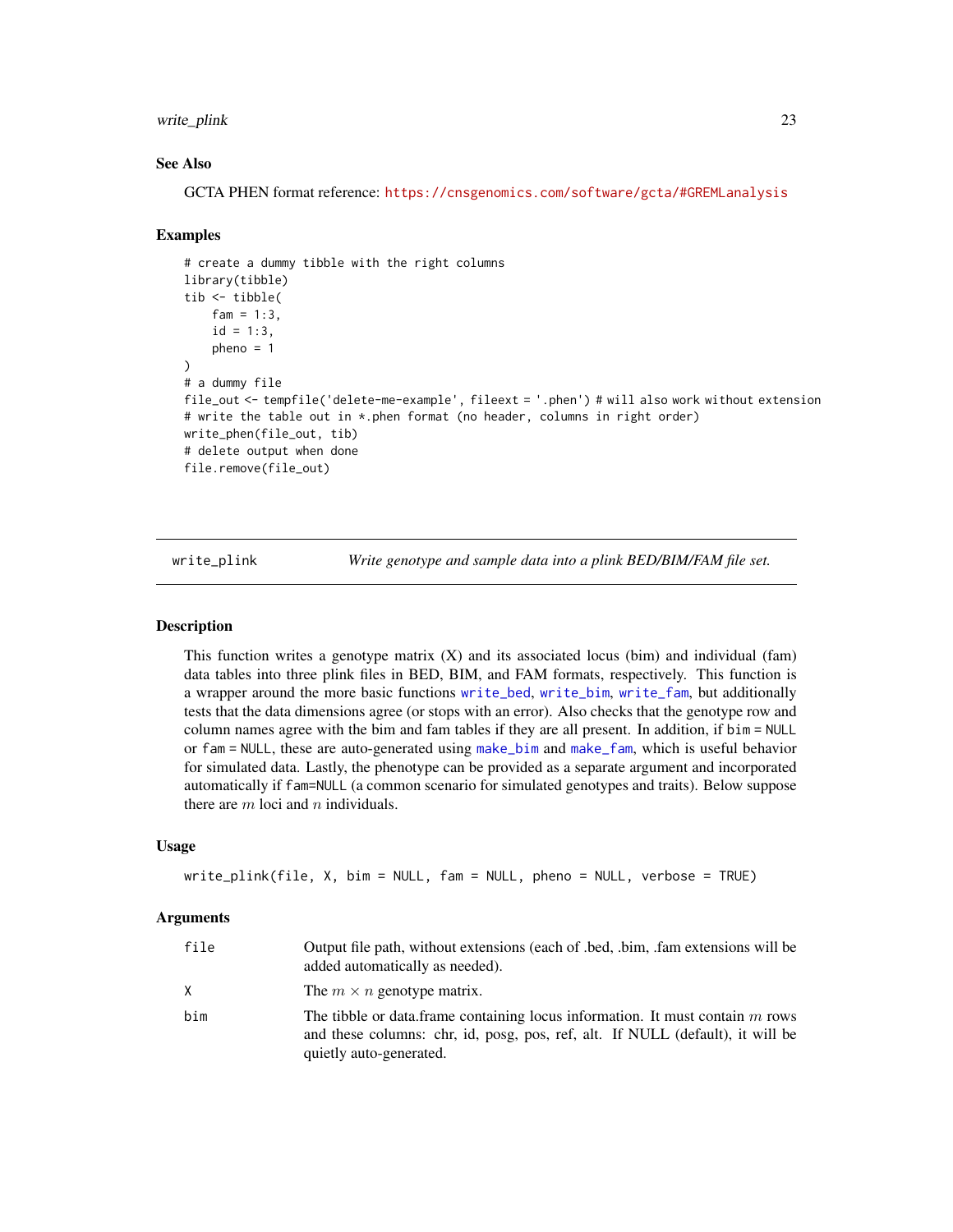<span id="page-23-0"></span>

| fam     | The tibble or data. frame containing individual information. It must contain $n$<br>rows and these columns: fam, id, pat, mat, sex, pheno. If NULL (default), it will<br>be quietly auto-generated. |
|---------|-----------------------------------------------------------------------------------------------------------------------------------------------------------------------------------------------------|
| pheno   | The phenotype to write into the FAM file assuming fam=NULL. This must be a<br>length- $n$ vector. This will be ignored (with a warning) if fam is provided.                                         |
| verbose | If TRUE (default) function reports the paths of the files being written (after<br>autocompleting the extensions).                                                                                   |

#### Value

Invisibly, a named list with items in this order: X (genotype matrix), bim (tibble), fam (tibble). This is most useful when either BIM or FAM tables were auto-generated.

#### See Also

[write\\_bed](#page-17-1), [write\\_bim](#page-18-1), [write\\_fam](#page-19-1), [make\\_bim](#page-4-1), [make\\_fam](#page-5-1).

Plink BED/BIM/FAM format reference: <https://www.cog-genomics.org/plink/1.9/formats>

#### Examples

# here is an example for a simulation

```
# create 10 random genotypes
X <- rbinom(10, 2, 0.5)
# replace 3 random genotypes with missing values
X[sample(10, 3)] <- NA
# turn into 5x2 matrix
X \le matrix(X, nrow = 5, ncol = 2)
# simulate a trait for two individuals
pheno \leq rnorm(2)
# write this data to BED/BIM/FAM files
# output path without extension
file_out <- tempfile('delete-me-example')
# here all of the BIM and FAM columns except `pheno` are autogenerated
write_plink(file_out, X, pheno = pheno)
# delete all three outputs when done
delete_files_plink( file_out )
```
write\_snp *Write eigenstrat \*.snp files*

#### Description

This function writes a tibble with the right columns into a standard eigenstrat \*.snp file. It uses readr::write\_tsv to do it efficiently.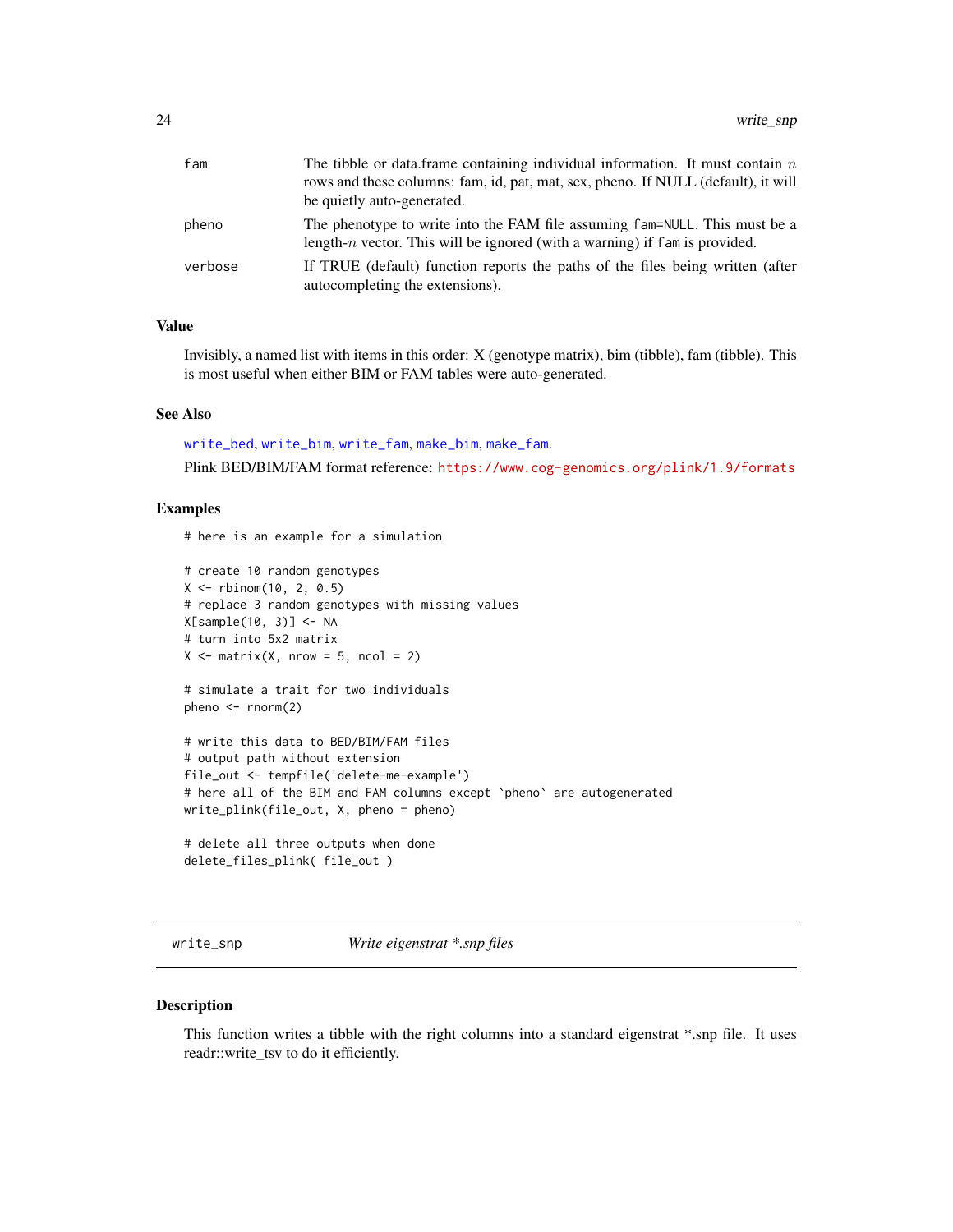#### write\_snp 25

#### Usage

```
write_snp(file, tib, verbose = TRUE)
```
#### Arguments

| file    | Output file (whatever is accepted by readr::write_tsv). If file is missing the<br>expected *.snp extension, the function adds it.                                                                                                                                 |
|---------|-------------------------------------------------------------------------------------------------------------------------------------------------------------------------------------------------------------------------------------------------------------------|
| tib     | The tibble or data.frame to write. It must contain these columns: id, chr, posg,<br>pos, ref, alt Throws an error if any of these columns are missing. Additional<br>columns are ignored. Columns are automatically reordered in output as expected<br>in format. |
| verbose | If TRUE (default) function reports the path of the file being written (after auto-<br>completing the extension).                                                                                                                                                  |

### Value

The output tib invisibly (what readr::write\_tsv returns).

#### See Also

Eigenstrat SNP format reference: <https://github.com/DReichLab/EIG/tree/master/CONVERTF>

#### Examples

```
# create a dummy tibble with the right columns
library(tibble)
tib <- tibble(
    id = 1:3,chr = 1:3,posg = 0,
    pos = 1:3,
    ref = 'A',alt = 'B'\lambda# a dummy file
file_out <- tempfile('delete-me-example', fileext = '.snp') # will also work without extension
# write the table out in *.snp format (no header, columns in right order)
write_snp(file_out, tib)
# delete output when done
file.remove(file_out)
```